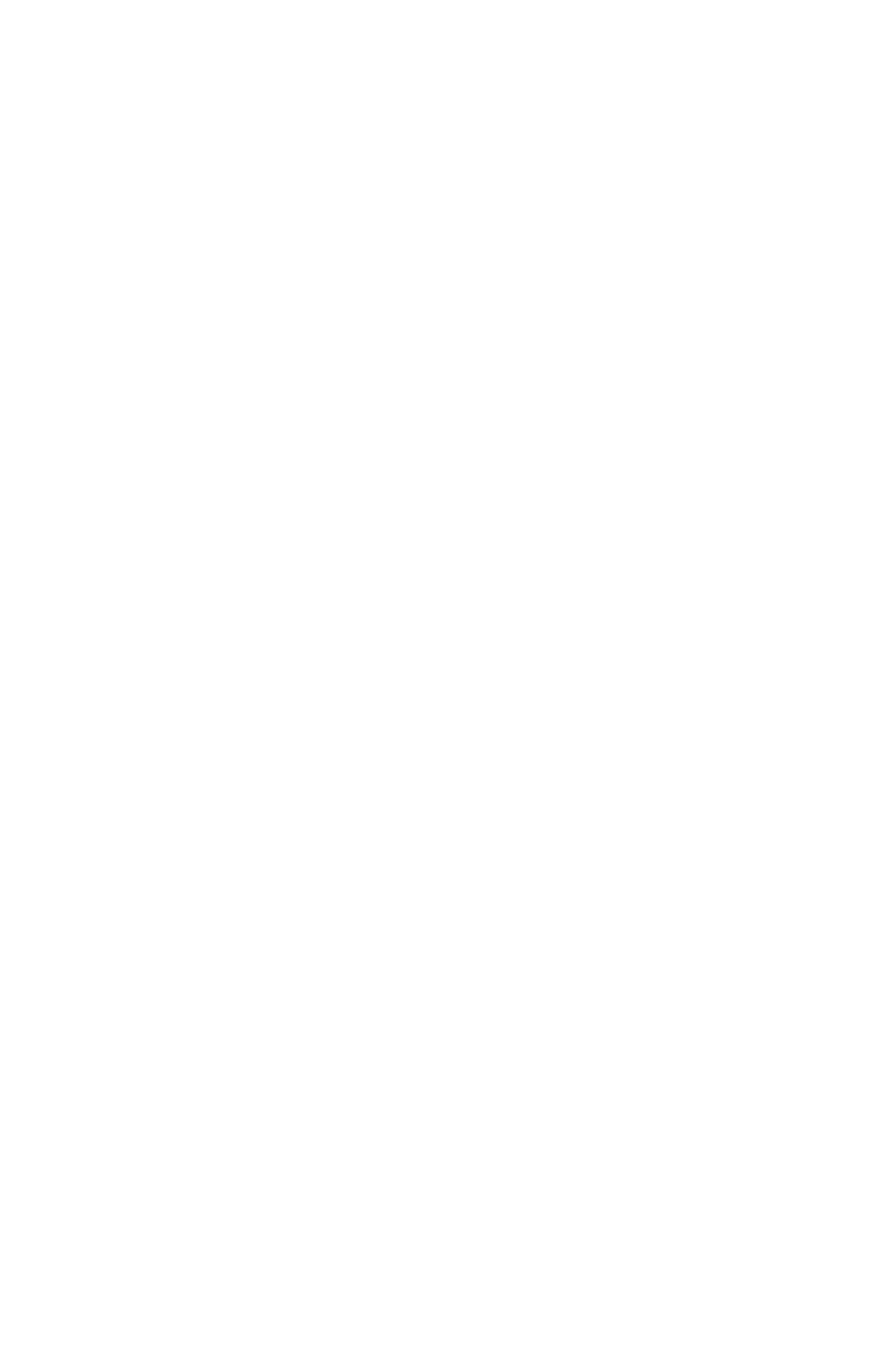CABAZON, THE INDIAN GAMING REGULATORY Act, and the Socioeconomic Consequences of American Indian Governmental Gaming A Case Study

# HARNESSING RESOURCES, CREATING PARTNER SHIPS: INDIAN GAMING & DIVERSIFICATION BY THE TULALIP TRIBES OF WASHINGTON

LEIGH GARDNER KATHERINE A. SPILDE

APRIL 2004

©2004 The Harvard Project on American Indian Economic Development Malcolm Wiener Center for Social Policy John F. Kennedy School of Government Harvard University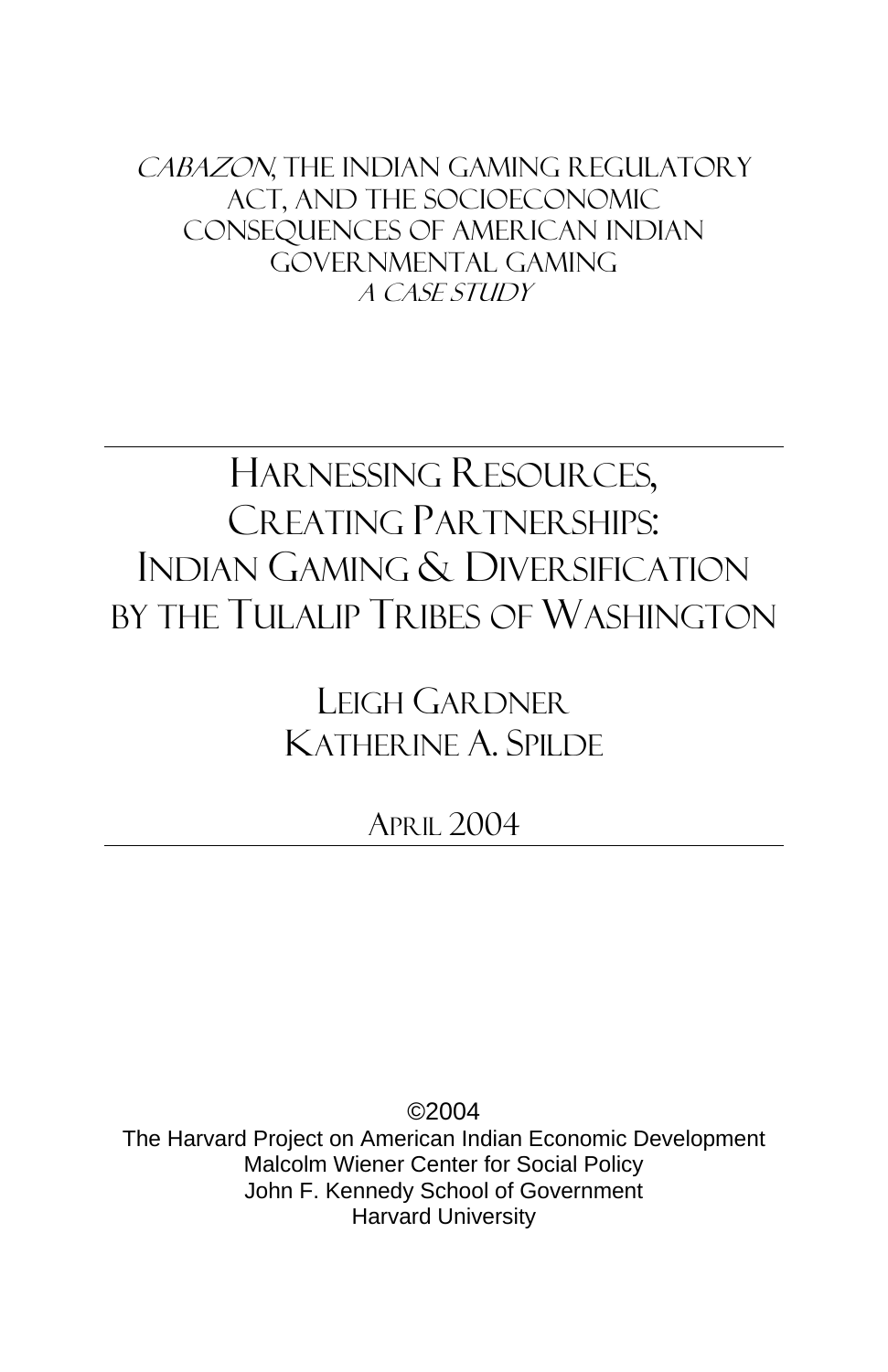"*Cabazon*, the Indian Gaming Regulatory Act, and the Socioeconomic Consequences of American Indian Governmental Gaming" is a research project of The Harvard Project on American Indian Economic Development (HPAIED). Funding has been provided under a grant from the National Indian Gaming Association (NIGA) and by The Harvard Project on American Indian Economic Development. The voting members of NIGA are American Indian tribal governments. NIGA's funding has supported the work of Dr. Spilde and Ms. Gardner, co-authors of this study. The views expressed in this report are those of the authors and do not necessarily reflect those of any of the funding organizations or their employees, HPAIED and/or its other staff, the Malcolm Wiener Center for Social Policy (where HPAIED is housed), the John F. Kennedy School of Government, or Harvard University. This research project is undertaken with the clear understanding that the investigators have the full right to publish any results obtained by them, without prior approval of any funding organization or individual and subject only to established safeguards for the protection of privacy or confidentiality.

For further information about The Harvard Project on American Indian Economic Development and additional copies of this work, visit http://www.ksg.harvard.edu/hpaied or contact 617-495-1480.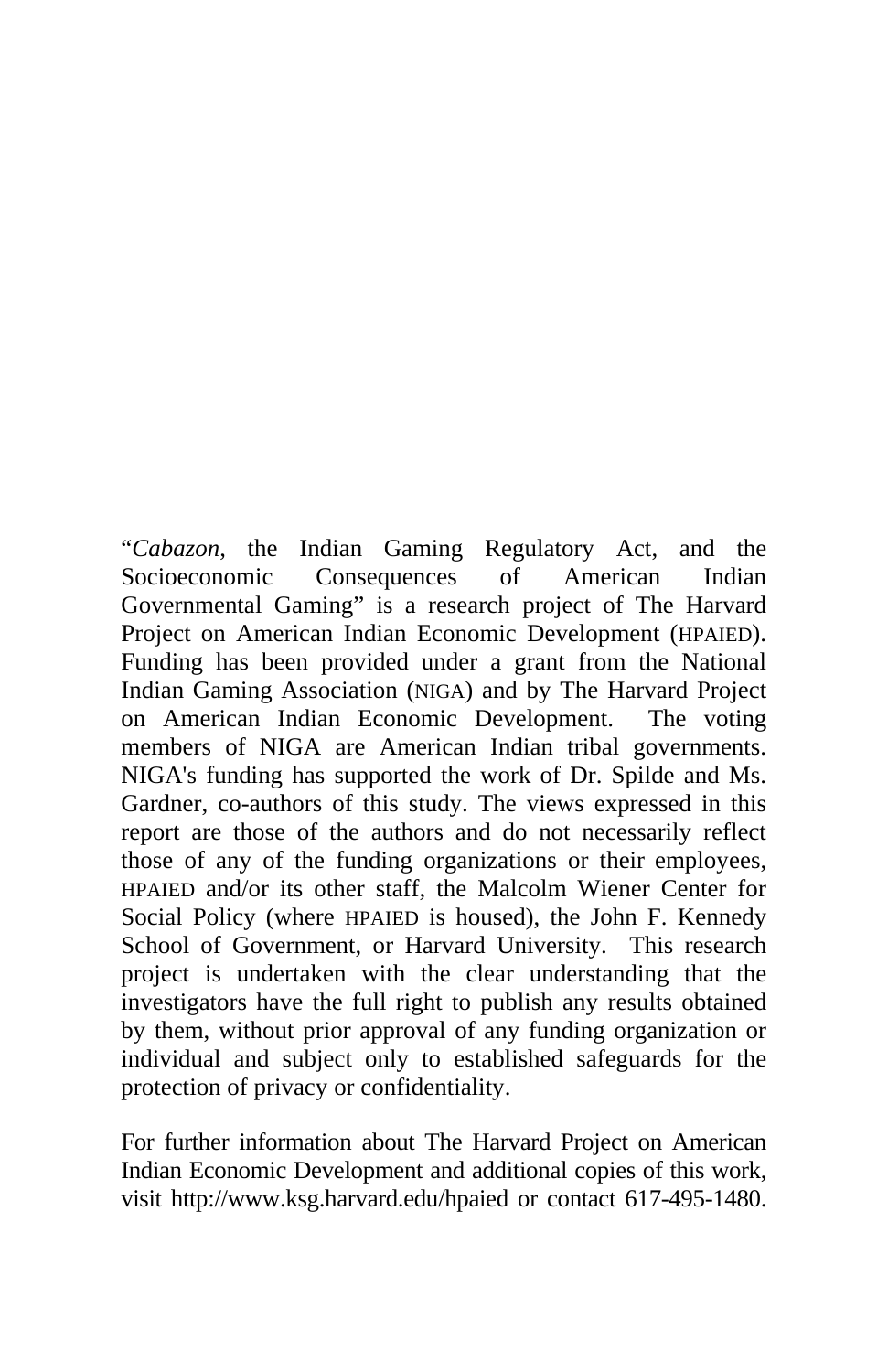*On January 22, 1855, the "chiefs, headmen and delegates" of the "Dwámish, Suquámish, Sk-táhlmish, Sam-áhmish, Smalhkamish, Skope-áhmish, St-káh-mish, Snoquálmoo, Skai-whamish, N' Quentl-má-mish, Sk-táh-le-jum, Stoluck-whá-mish, Shaho-mish, Skágit, Kik-i-állus, Swin-á-mish, Squin-áh-mish, Sahku-méhu, Noo-whá-ha, Nook-wa-cháh-mish, Mee-sée-quaquilch, Cho-bah-áh-bish and other allied and subordinate tribes and bands of Indians" occupying certain lands situated in the Territory of Washington signed the Treaty of Point Elliott establishing what is today the Tulalip Indian Reservation north of Seattle, Washington. Under the treaty, the above tribes and bands ceded their title to particular lands in the Territory and, in exchange, they retained their title to other designated lands as well as fishing, hunting and gathering rights on that reduced land base.* 

*The Treaty was one of six treaties, negotiated by Isaac S[te](#page-4-0)vens, the Governor of the Territory of Washington, known as the "Stevens treaties." Isaac Stevens was perhaps one of the most influential figures in the history of Indian affairs in Washington State. In his first year alone as Governor of the Territory,* 

*Stevens had made treaties with more than seventeen thousand Indians and in doing so had extinguished the Indian title to more than one hundred thousand square miles [64 million acres] of land now making up much of the territory of Washington, Idaho and Montana."1*

*Stevens' immediate goal was to clear land titles in the Northwest to make way for settlers and a possible railroad. In this, he achieved rapid success. 2*

<span id="page-4-0"></span> 1 Hunt, Herbert and Floyd Kaylor, *Washington, West of the Cascades*. Chicago: S.J. Clarke, 1917, Vol. I, 143. Quoted in Isely, M. B., *Uncommon Controversy: Fishing Rights of the Muckleshoot, Puyallup and Nisqually Indians*, a report for the American Friends Service Committee. Seattle: University of Washington Press, 1970, 19.  $<sup>2</sup>$  Isely, pp. 18-19.</sup>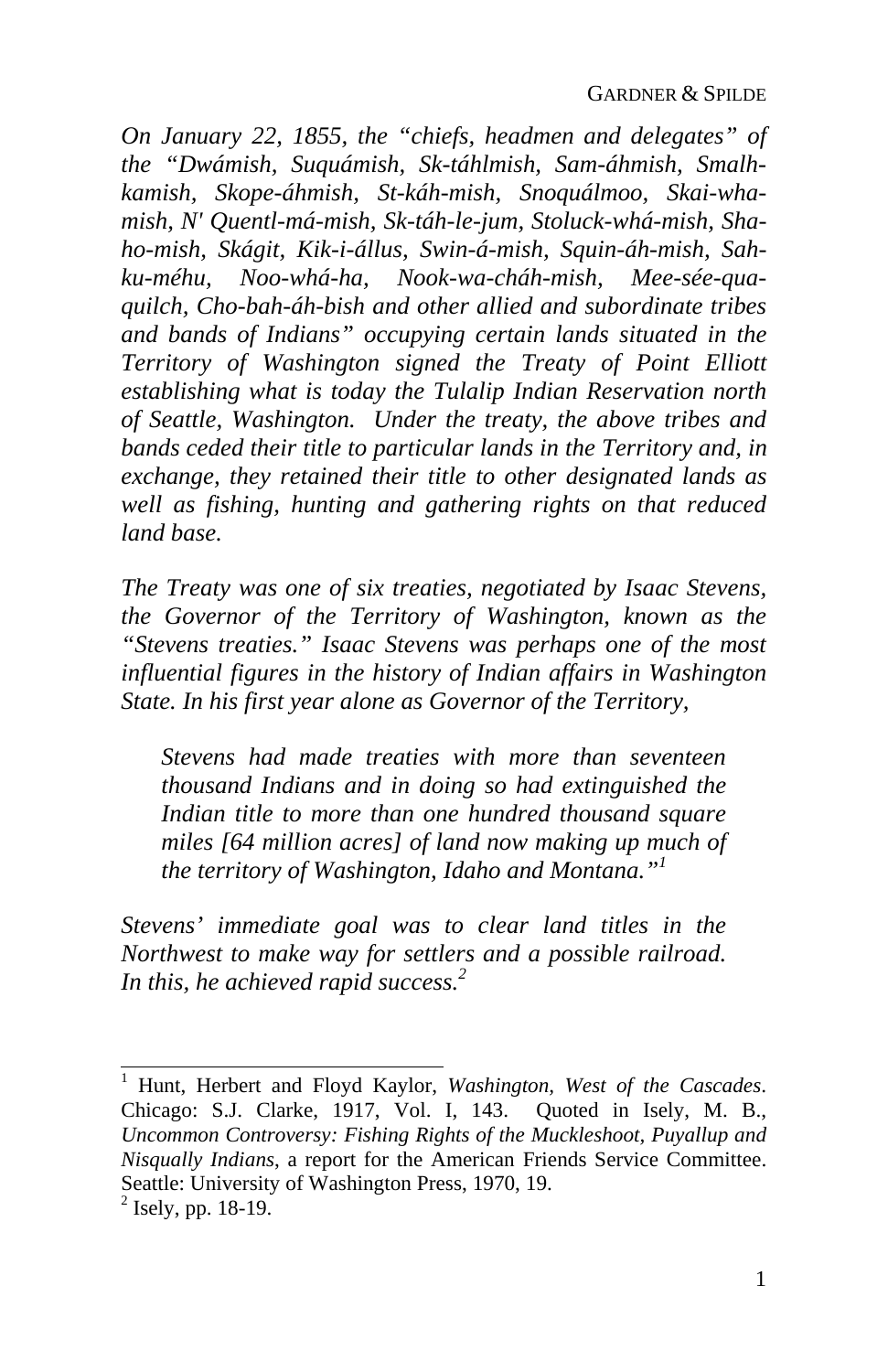*Consistent with the prevailing policies of the mid-nineteenth century concerning Indians across the United States, Stevens' ultimate aim was the complete assimilation of the Territory's indigenous populations into non-Indian society. Towards that end the Stevens treaties typically involved groups of disparate bands or tribes, in an effort to weaken group ide[nti](#page-5-0)ties among Indian communities and often, as in the case of the Treaty of Point Elliott, they set aside land that Stevens intended to become the homelands of all Indians in Washington. Through this plan, he estimated that he could efficiently "prepare the Indians for citizenship." To accomplish this task, he believed* 

*they [the Indians] should have… good land, enough to allow each family head a homestead; they should be supplied with farmers to instruct them in agriculture; many bands should be concentrated on one reservation in order that control over them might be more effective; and the authority of the chiefs should be strengthened so they could be held responsible to the government for the conduct of their people.<sup>3</sup>*

*By grouping tribes and bands together on land sufficient to establish homesteads and supplying them with agricultural training, Stevens and his colleagues in Washington's Territorial government hoped that Indians would "disappear into the American melting pot within the course of a generation of federal assistance (the twenty years specified in the treaties for payments on the purchase price of the land)."<sup>4</sup> Article III of the Treaty of Point Elliott reserved* 

*one township of land…for the purpose of establishing thereon an agriculture and industrial school…with a* 

<span id="page-5-0"></span> 3 Ibid., p. 20.

 $4$  Ibid., p. 20.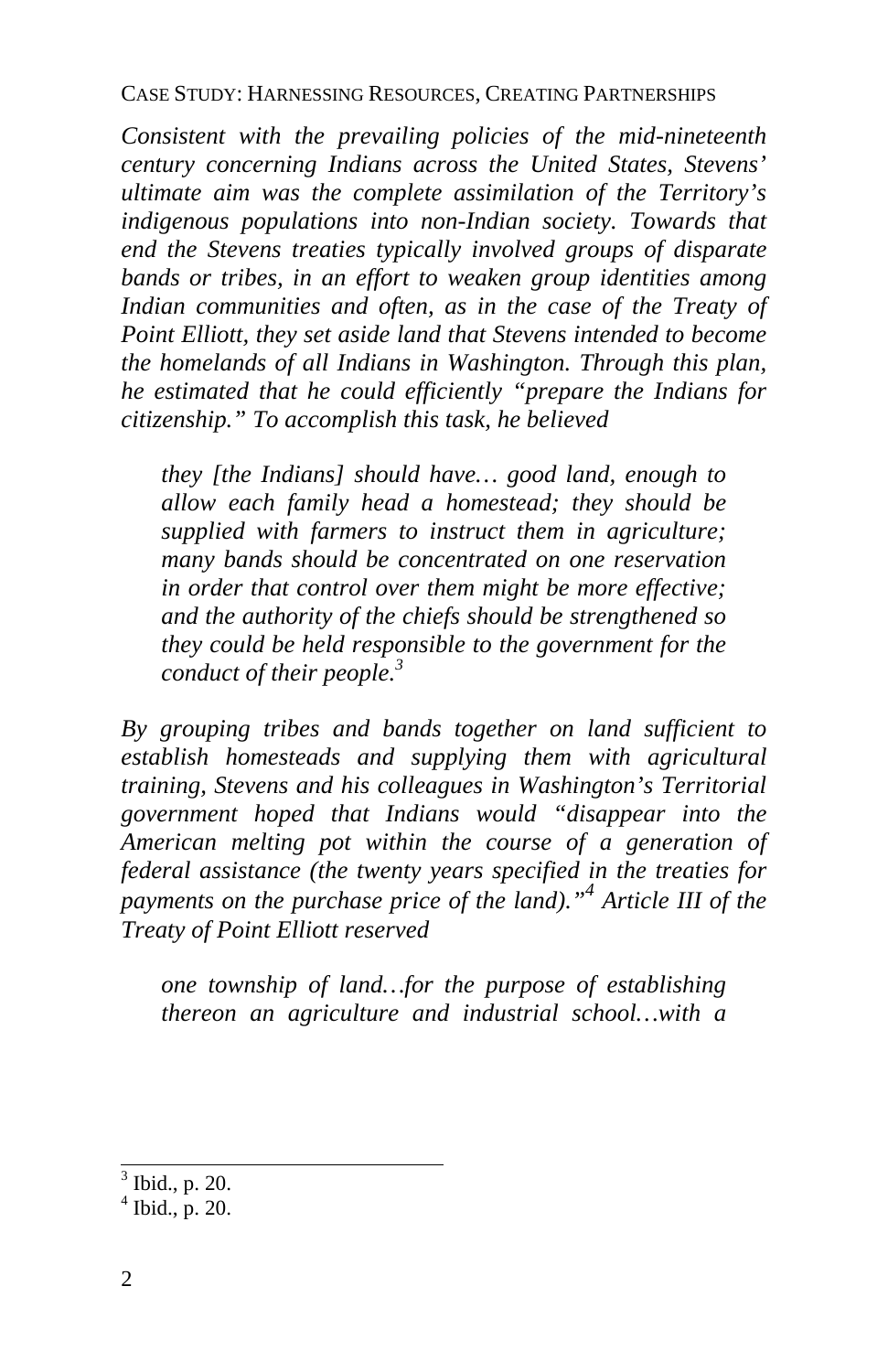*view of ultimately drawing thereto and settling thereon all the Indians living west of the Cascade Mountains…5* 

*Uprisings from various unwilling bands across the Territory upset the Governor's plans for integration, [h](#page-6-0)owever, and the collective reservation was never established.6* 

Through the various provisions of the Stevens treaties, the Tulalip Reservation—which was expanded by Executive Order in 1873—is now home to members of the Snohomish, Snoqualmie, Skagit, Suiattle, Samish and Stillaguamish tribes and allied bands.<sup>7</sup> The current tribal government at Tulalip is organized under Section 16 of the Indian Reorganization Act of 1934. 8 Today, the Tulalip Reservation covers roughly 23,000 acres, over half of which is held in trust by the federal government on behalf of the Tribes. The Tulalip Reservation possesses considerable natural resources, including marine waters, tidelands, fresh water creeks and lakes, wetlands, forests, and developable land.<sup>9</sup> The location of the Reservation—close to a major transportation artery (Interstate 5), a short distance north of Seattle and adjacent to Marysville, Washington—also has proven to be a major benefit, as is now evident in the available market for the Tribes' gaming and retail enterprises.

## **TRADITIONAL ECONOMIC ACTIVITIES**

Until recently, the economy of the Tulalip Tribes was dependent exclusively on reservation lands and natural resources. The Treaty of Point Elliott reserved to the Tulalip Tribes fishing rights at their "usual and accustomed grounds and stations." The

 5 Articles of agreement and convention made and concluded at Múcklte-óh, or Point Elliott, in the Territory of Washington, Jan. 22, 1855, 12 Stat. 927, hereinafter "the Treaty of Point Elliott."

 $6$  For a more detailed treatment of this issue and the history of Indians in Washington in general, see Isely *op cit.* <sup>7</sup>

 $\frac{1}{1}$  Internal Tribal Memorandum, on file with the authors, p. 2.

 $8$  25 U.S.C. Section 461.

<span id="page-6-0"></span><sup>&</sup>lt;sup>9</sup> Internal Tribal Memorandum, *op cit.*, p. 1.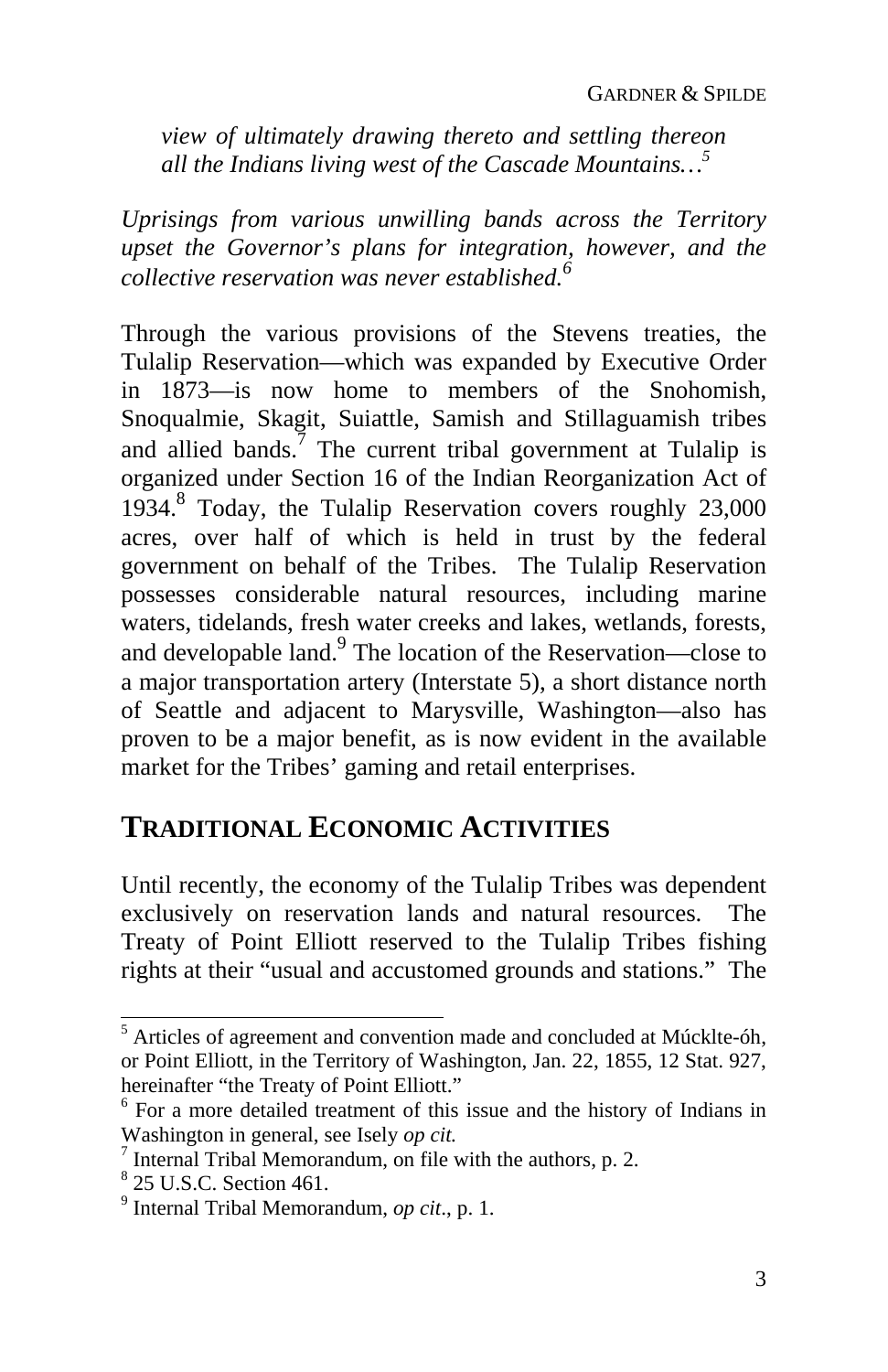treaty also guaranteed hunting and gathering rights, including the right

of erecting temporary houses for the purposes of curing, together with the privilege of hunting and gathering roots and berries on open and unclaimed lands.<sup>1</sup>

For decades, the main source of r[even](#page-7-0)ue for the Tulalip tribal government came from commercial fishing under the Treaty and from leasing reservation land to non-Indians. According to Mike Taylor, Attorney for the Tulalip Tribes, the Tulalip economy was typical of a statewide pattern where a number of tribal governments relied on revenue from the leasing land and natural resources to outside individuals and corporations.<sup>11</sup> That pattern, however, has shifted in recent years, as has Tulalip's reliance on commercial fishing. According to Terry Williams, Fisheries and Natural Resources Commissioner for the Tulalip Tribes, the level of salmon fishing has fallen dramatically in recent years. In the mid-1980s, 130 tribal members were licensed to fish, in contrast with the 30 members licensed today. "We've been slowly getting people dropping out of the fishing into other businesses." $12$ 

Despite the economic and environmental changes in the region that have led to a decrease in the amount of commercial fishing by tribal members on the Tulalip Reservation, fishing remains a central component of culture and life at Tulalip, just as it traditionally has been for tribes residing in Washington and elsewhere along the Northwest Coast. According to a 1997 report created with the support of the Tribes

fishing and hunting and gathering of natural resources have been central activities for thousands of years. They

<sup>&</sup>lt;sup>10</sup> Treaty of Point Elliott, Article 5.<br><sup>11</sup> Taylor, Michael, Tulalip Reservation Attorney, personal communication, May 13, 2003 and May 20, 2003.

<span id="page-7-0"></span><sup>&</sup>lt;sup>12</sup> Williams, Terry, Tulalip Fisheries and Natural Resources Commissioner, quoted in Heffter, Emily, "Tulalips shift from salmon to 'cash cow'," *The Seattle Times*, June 4, 2003.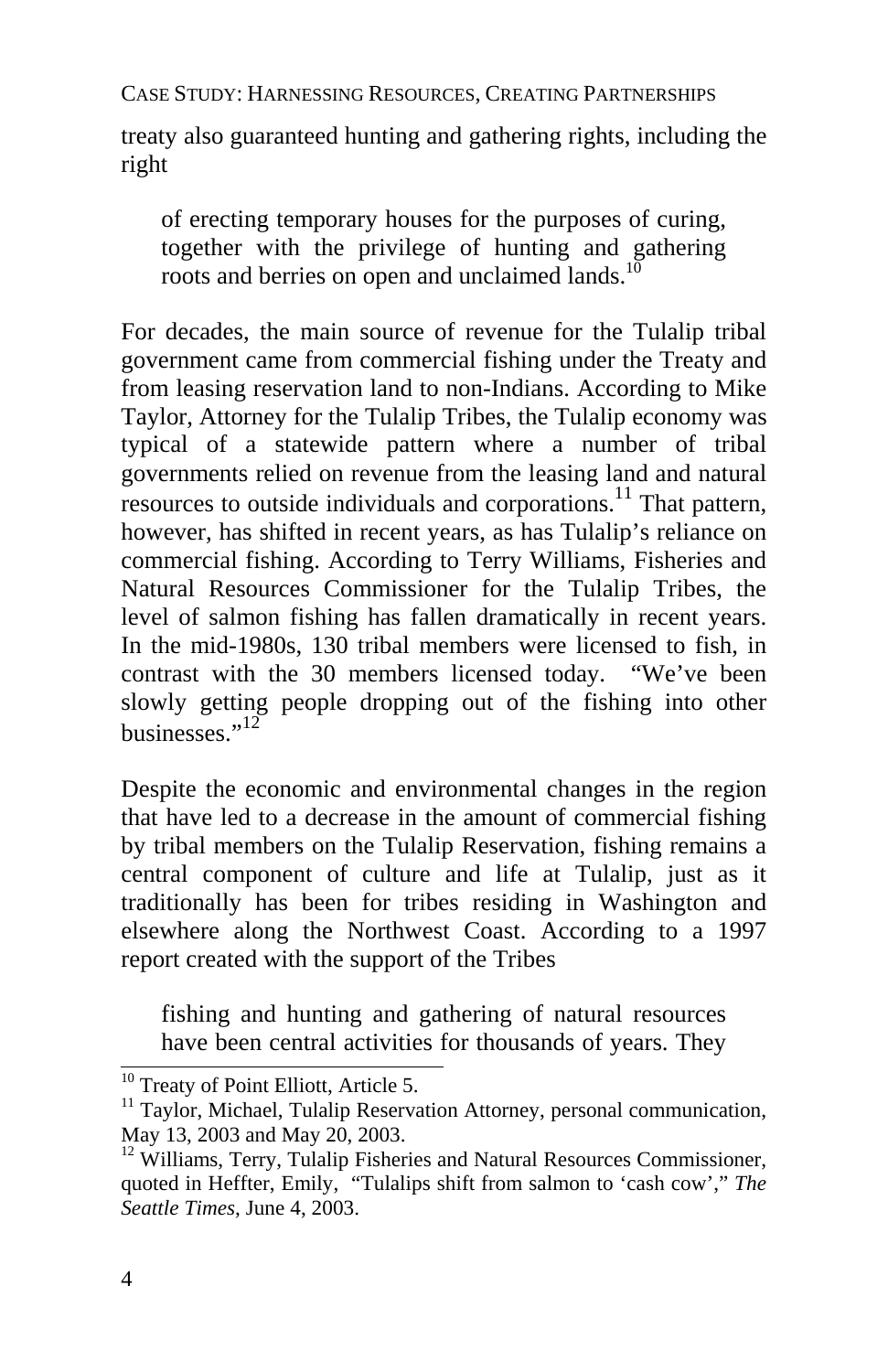remain important to tribes for subsistence, as well as economic and ceremonial purposes. The tribes have traded fish and shellfish with the non-Indian populatio[n](#page-8-0)  since the first white settlers arrived in the region 150 years ago.<sup>13</sup>

Today, the Tulalip tribal government operates a salmon hatchery that is designed to increase declining populations of wild salmon living in local waters. The Bernie Kai-Kai Gobin hatchery releases upwards of eight million salmon of three different species each year and provides fishing oppo[rtu](#page-8-1)nities for tribal members at terminal area fisheries—the defined coastal areas where hatchery salmon can be caught. The hatchery's goal is to rejuvenate the wild salmon population so as to allow for commercial, recreational and ceremonial fishing by tribal members while at the same time protecting against the overharvesting that occurred in the past. $1/4$ 

Fish and other seafood still play a central role in Tulalip Tribal culture. Recently, the Cultural Resources Department offered a class teaching traditional methods of smoking and drying of salmon, clams and deer meat. According to Cultural Resources Director, Hank Gobin, that particular class was one of the most successful classes offered to date; other classes have included weaving and basketry.<sup>15</sup> Gobin believes that the popularity of the class is an indication of the importance of fish and shellfish to Tulalip culture. The Tulalip Tribes also are heavily involved in

 13 Tiller, Veronica and Robert Chase, *Economic Contributions of Indian Tribes to the Economy of Washington State*, Tiller Research and Chase Economics, 1997.<br><sup>14</sup> See, e.g., Tulalip Tribes, "Natural Resources Program: Bernie Kai-Kai

<span id="page-8-0"></span>Gobin Hatchery" at www.tulalip.nsn.us/htmldocs/salmonhatchery.htm; McCoy, John, personal communication, May 24, 2003.<br><sup>15</sup> Gobin, Hank, Cultural Resources Director, personal communication,

<span id="page-8-1"></span>June 5, 2003.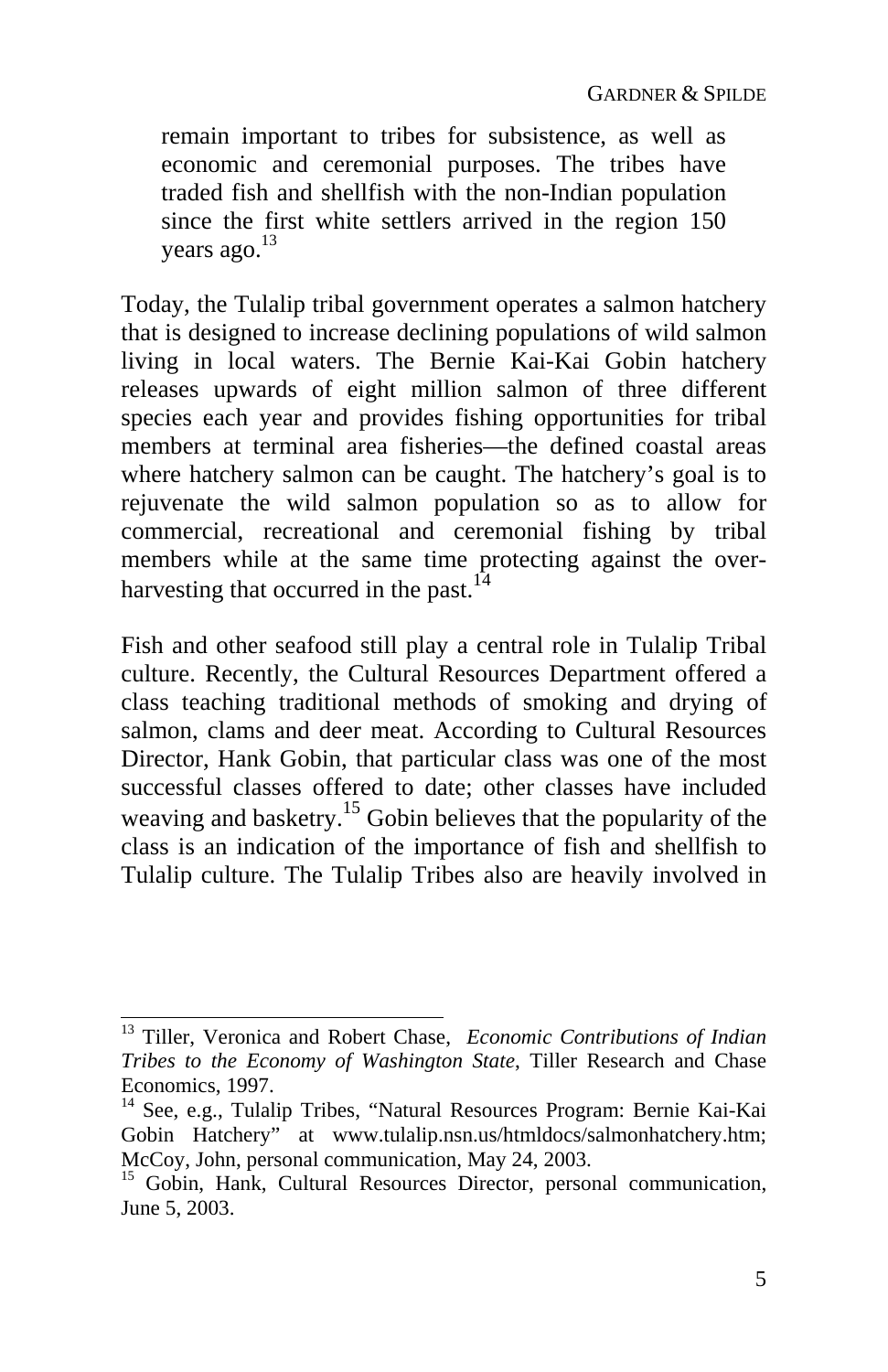developing research and protection measures for indigenous species of shellfish.<sup>16</sup>

## **TRIBAL-STATE RELATIONS IN WASHINGTON STATE**

The rich natural resources in Washington State have long been attractive to non-Indian developers. While tribes retain land and fishing rights throughout much of the state, these rights have been continuously contested by non-Indians. Complicating matters is the fact that many tribal governments—including the government of the Tulalip Tribes—represent a number of different Indian bands. The history of consolidation leads to contention concerning the development of natural resources within tribes, between tribes, and between tribes and the state. Because of these diverging interests, the history of tribal-state relations in Washington has tended toward litigation rather than negotiation. Negotiations are rarely, if ever, simply two- or three-way discussions. Rather, they are more likely to involve the complex, sometimes overlapping interests of a number of different parties. A 1995 report on tribal-state relations by the Washington Attorney General stated that

negotiations are often difficult to achieve, even if the issues are negotiable. While an agreement between the State Liquor Control Board and an individual tribe might be feasible, an agreement between the State and all Washington tribes over shellfish may not be. Too many public and private parties have interests in the shellfish resource: numerous tribes and constituencies within tribes; various federal agencies; various interests within the State government; private landowners and other private interests. In other words, it is an oversimplification to view such negotiations as three-

<sup>&</sup>lt;sup>16</sup> See, e.g., Tulalip Tribes, "Natural Resources Program: Shellfish" at www.tulalip.nsn.us/htmldocs/shellfish.htm.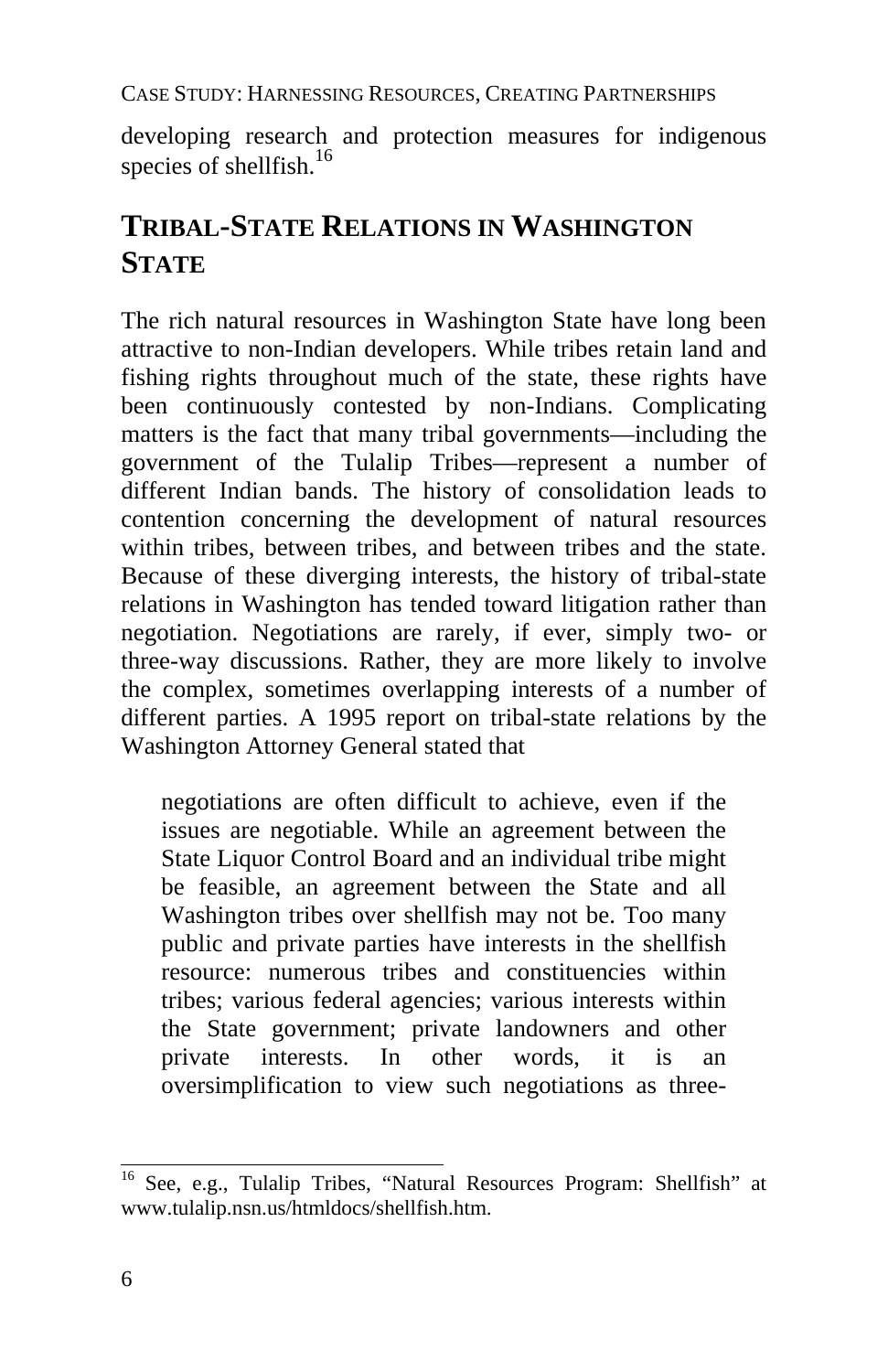party negotiations among the State, the tribes, and the federal government.17

Additionally, the negotiations bring to the fore differing interpretations of tribal and state sovereignty. The tension between tribal governments and the state government intensifies when valuable resources are involved, particularly when different interpretations of history and policy complicate the negotiation process further. The Tulalip Tribes have been among those tribes willing to enter into negotiations where possible, particularly in recent years when expanded economic development opportunities have both facilitated and required the forging of partnerships with other governments.

The report on state-tribal relations also found that disputes between the State of Washington and tribes have involved the regulation of land use and natural resources. This, of course, encompasses a broad spectrum of issues, from taxation and licensing to accounting for what salmon and other marine species are caught by whom from local waters. The Attorney General's report also identified legislation as another alternative to litigation. While often a viable option in situations where negotiation is not, legislation has not been without its problems in Washington. The report asserted that the ebb and flow of federal Indian policy and its resulting legislation often has complicated rather than eased negotiations at the tribal and state levels. According to the report,

Congress, which enjoys plenary power over Indian tribes, has complicated the picture further by taking various positions throughout history regarding the nature and extent of tribal sovereignty…The uncertainties surrounding the status of Indian tribes within the federal system, together with frequent federal policy shifts, have

 $\overline{a}$ 

<sup>17</sup> Report of the Washington State Attorney General, on file with the authors.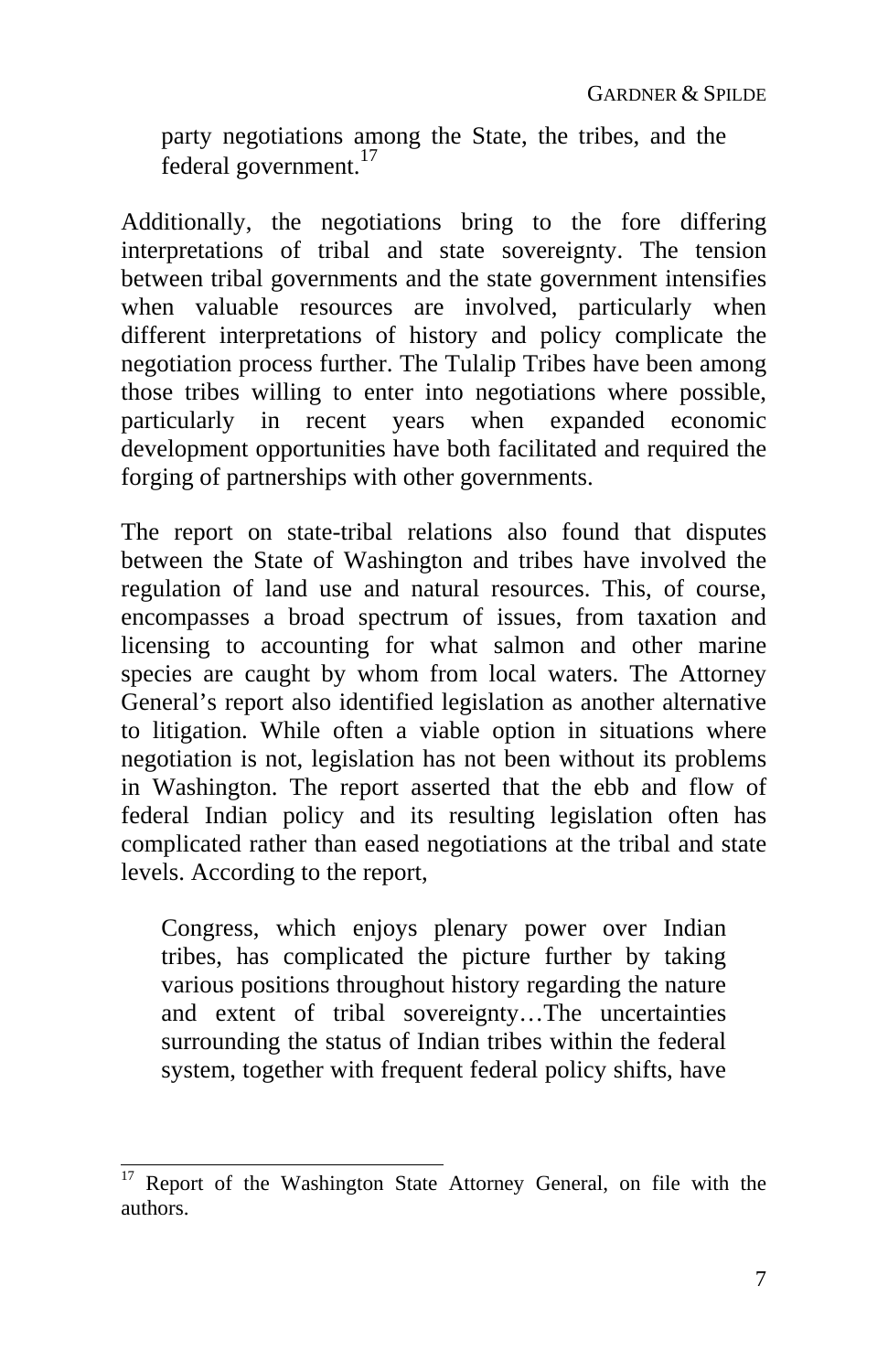combined to encourage disputes between the State of Washington and Indian tribes within its borders.<sup>18</sup>

The major problem with legislation as a mechanism for dispute resolution is its impermanence; it is a solution only until it changes again, as has been demonstrated by the federal government's revolving position on tribal sovereignty.

## **THE BOLDT DECISION**

A major milestone in tribal-state relations in Washington came in 1974, when the U.S. Supreme Court upheld the decision in *U.S. v. Washington*, a salmon rights case commonly referred to as "the Boldt decision" after the judge who decided the case initially. The Boldt decision "affirmed Indian treaty rights to fish in off-reservation locations and allocated half the Was[hing](#page-11-0)ton salmon catch to Indian fishers."<sup>19</sup> The decision, according to anthropologist Bruce Miller, came as a surprise to both Indians and non-Indians. Tribal-state relations quickly deteriorated and acts of violence by non-Indian fishermen against Indian fishing camps erupted. Local press coverage only exacerbated the acrimony between non-Indians and Indians. According to Miller, during and after court proceedings, there "came a tremendous outpouring of articles on the fisheries issue. One hundred eightyone articles appeared on this topic between 1971 and 1983, dwarfing all other categories reporting on Indians."20 The *Skagit Valley Herald* took a decidedly negative stance on the decision, running stories with pictures of "happy Indian fishermen 'making up to \$600 a drift,'" contrasted with stories of white fisherman "forced out of fishing."<sup>21</sup> The contention leading up to the Boldt litigation and the frictions that followed the decision set a lasting combative tone for relations between many Indians

 $18$  Ibid., pp. 7-8.

<sup>&</sup>lt;sup>19</sup> Miller, Bruce G. "The Press, the Boldt Decision, and Indian-White Relations," in the *American Indian Culture and Research Journal* 17:2 (1993) 76-77.

<sup>&</sup>lt;sup>20</sup> Ibid., p. 84.<br><sup>21</sup> Ibid., p. 85.

<span id="page-11-0"></span>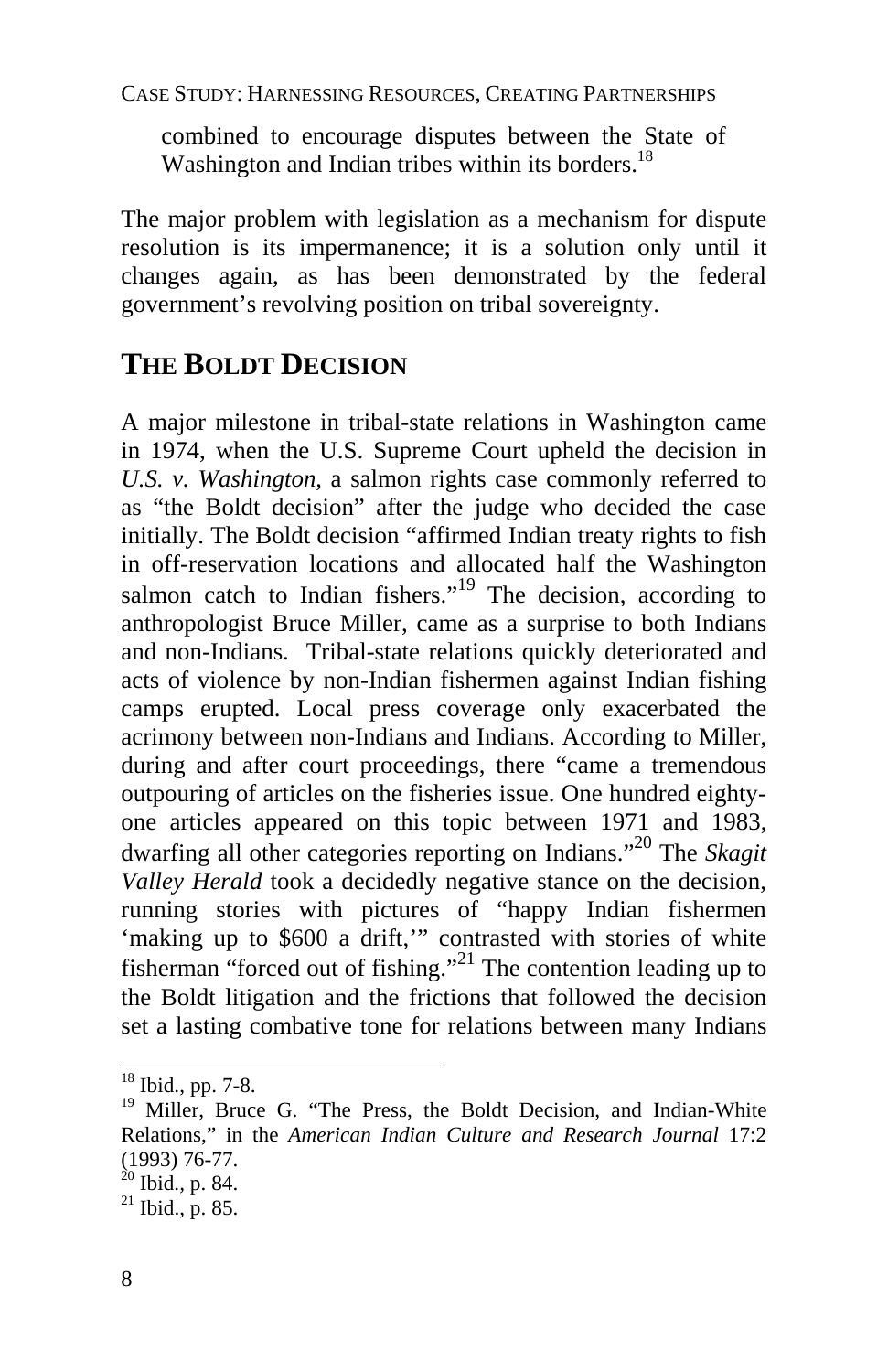and non-Indians and between some tribal governments and neighboring communities in the state.

### **BUILDING PARTNERSHIPS WITH THE STATE**

Despite the acrimony created by the Boldt decision, the political landscape has undergone dramatic change in the intervening decades. The emergence of the Indian gaming industry has allowed many Washington tribes, including the Tulalip Tribes, the chance to develop and diversify their economies and made increased involvement between state and tribal governments necessary, thereby creating a more prominent place for tribes within the political life of the state.

The passage of the Indian Gaming Regulatory Act  $(GRA)^{22}$  in 1988 can be considered a key turning point in this process. IGRA was among the first documents in the history of federal Indian policy to force state governments into partnerships with tribal governments. IGRA requires that tribes seeking to develop Class III (or casino-style) gaming first negotiate a compact with the state. Reaction to this requirement has been mixed. Some tribes have resisted, claiming that the compacting requirement is an infringement of tribal sovereignty. Others, like Tulalip, have used partnerships with the state government and others as a way to exercise, and even expand, their tribal sovereignty.

Tulalip has adopted a collaborative approach when dealing with other governments at every level, from federal to state to local. John McCoy, director of the Tulalip Tribes' governmental affairs office and a member of the Washington House of Representatives, explained how this approach has worked for Tulalip while discussing a road improvement project on the Reservation:

[When we were in the process of starting our governmental affairs office,] I started going to meetings all over the county and state, and talking to people about

<sup>22 25</sup> USC § 2701 *et seq.*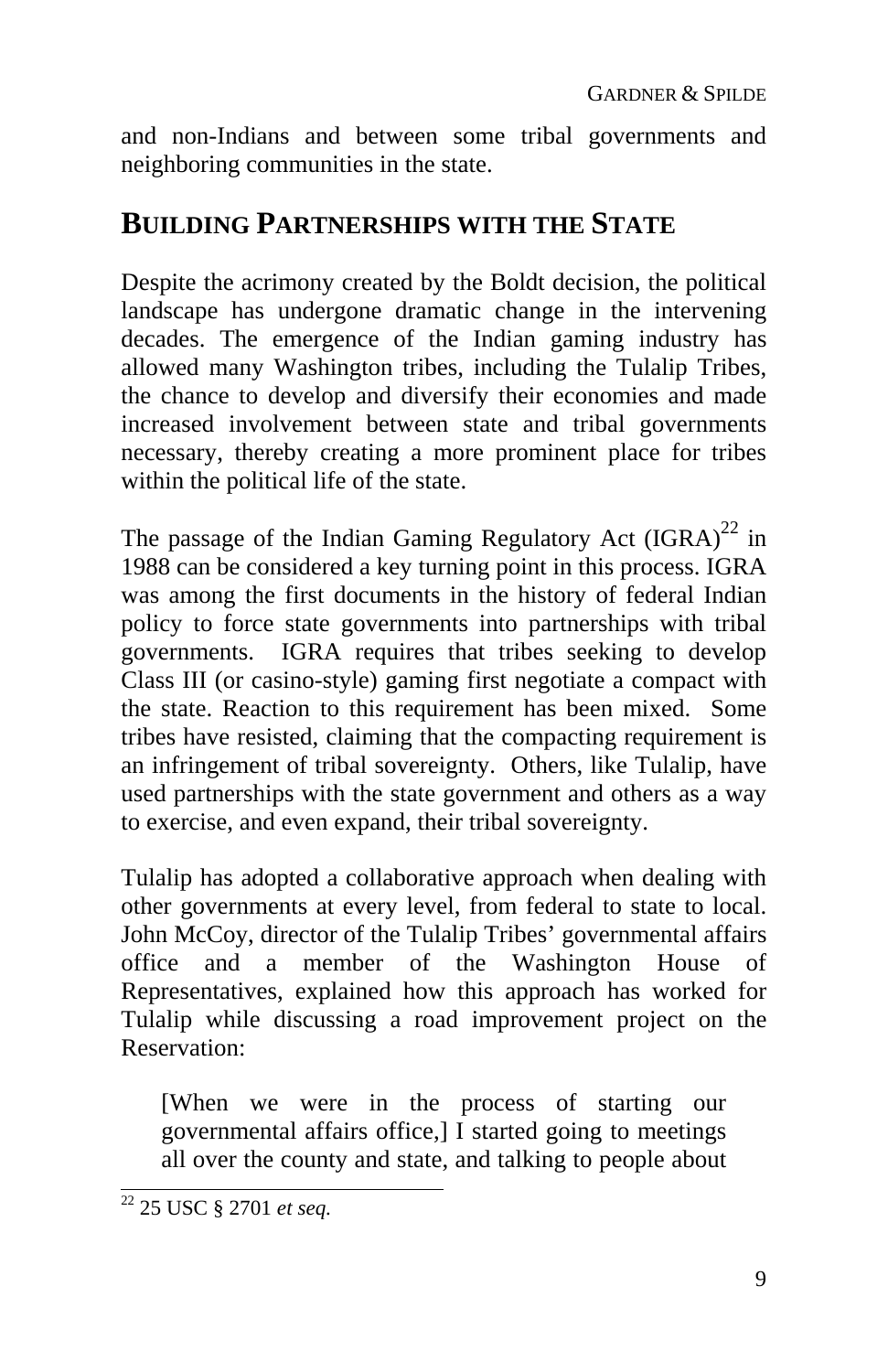how we could get things done together. I heard about this transportation meeting for the County, and I went, and they had everyone at the meeting lis[t th](#page-13-0)e projects they thought needed to be taken care of. I said Marine Drive. Once they had everyone's ideas listed, they gave each of us five dots, and told us to place dots next to our top five priorities. I put all five of my dots next to Marine Drive. It didn't get near enough dots to make it into the top five, but at the end of the meeting, the [Snohomish] County Executive was on his way out the door and pulled me aside. 'I've been tripping over you everywhere,' he said. And we agreed to meet. Later I showed him statistics saying that all of the people who had died on that road in the past ten years had been non-Indians, and I told him 'These are your constituents dying on this road.' After that, he agreed to work with us to widen the road." $^{23}$ 

As a result the Tulalip Tribes partnered with Snohomish County to widen Marine Drive.

At the root of the Tulalip Tribes' relationship-building has been their increasing integration into the local and regional economies. Since the opening of the original Tulalip Bingo & Casino in 1992, the Tulalip Tribes have extended their economic reach into a number of different economic arenas with each investment, each time requiring cooperation with new outside parties on new intergovernmental issues. Current non-gaming tribal enterprises include an incorporated village and its associated mall development, a cablevision company, continued land leasing, a marine moorage, and a liquor store.<sup>24</sup> The Tribes' involvement in a broad variety of industries invites and even requires a multitude of layered partnerships within the local community, with the state and even at the national level. The interdependence of regional economic vitality and that of the

<span id="page-13-0"></span><sup>&</sup>lt;sup>23</sup> McCoy, John, personal communication, May 20, 2003.

<sup>&</sup>lt;sup>24</sup> McCoy, John, personal communication, May 20, 2003 and May 23, 2003.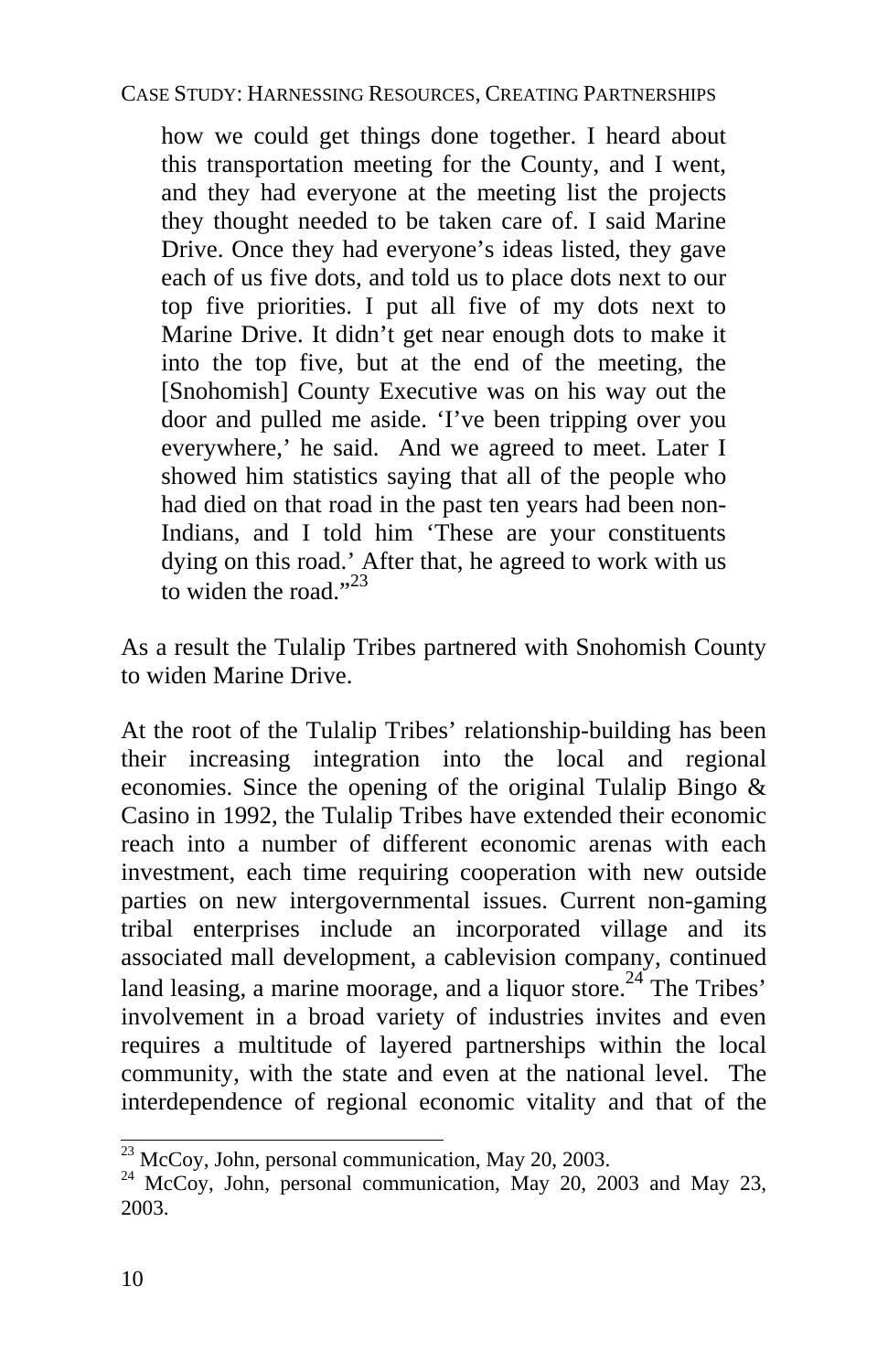reservation has created a "coalition of advocates," for Tulalip, according to Quil Ceda Business Park Manager T. Peter Mills.<sup>2</sup> Nowhere is this better exemplified than in the venture that he helps manage: the Consolidated Borough of Quil Ceda Village.

## **QUIL CEDA VILLAGE**

In the early 1990s, the Tulalip Board of Directors—the elected governing body of the Tribes—approached the Tulalip Economic Development Department with the challenge to create a plan for re-developing 2,000 acres of tribal land. The proposed development site sat adjacent to Interstate 5, the major northsouth artery traversing eastern Puget Sound, and contained a vacant facility that had been leased to Boeing for years and some sensitive wetland. To implement the plan, the Tulalip Executive Board allocated gaming revenues from the tribal casino which had placed the Tribes in the historically unusual position of having a source of available capital.

The goals of the tribal leadership were both economic and political. In order to diversify and expand the tribe's economic base, the Executive Board committed itself to launching business ventures in economic niches far less politically vulnerable than gaming, which is both politically contentious and heavily reliant on federal and state regulatory policies for its economic viability Tribal leaders were adamant that the Tribe, not outside developers, manage development initiatives. The Economic Development Department decided to create a business park on the site and to use physical, legal, and political infrastructure in order to draw tenants to the site.

The Consolidated Borough of Quil Ceda Village is a tribally chartered political subdivision which has grown substantially since its establishment in 2000. The heart of the Village is a thriving business park and retail center anchored by Wal-Mart and Home Depot. Also among the Village's twelve commercial

<sup>&</sup>lt;sup>25</sup>Mills, T. Peter, Quil Ceda Business Park Manager, personal communication, May 20, 2003.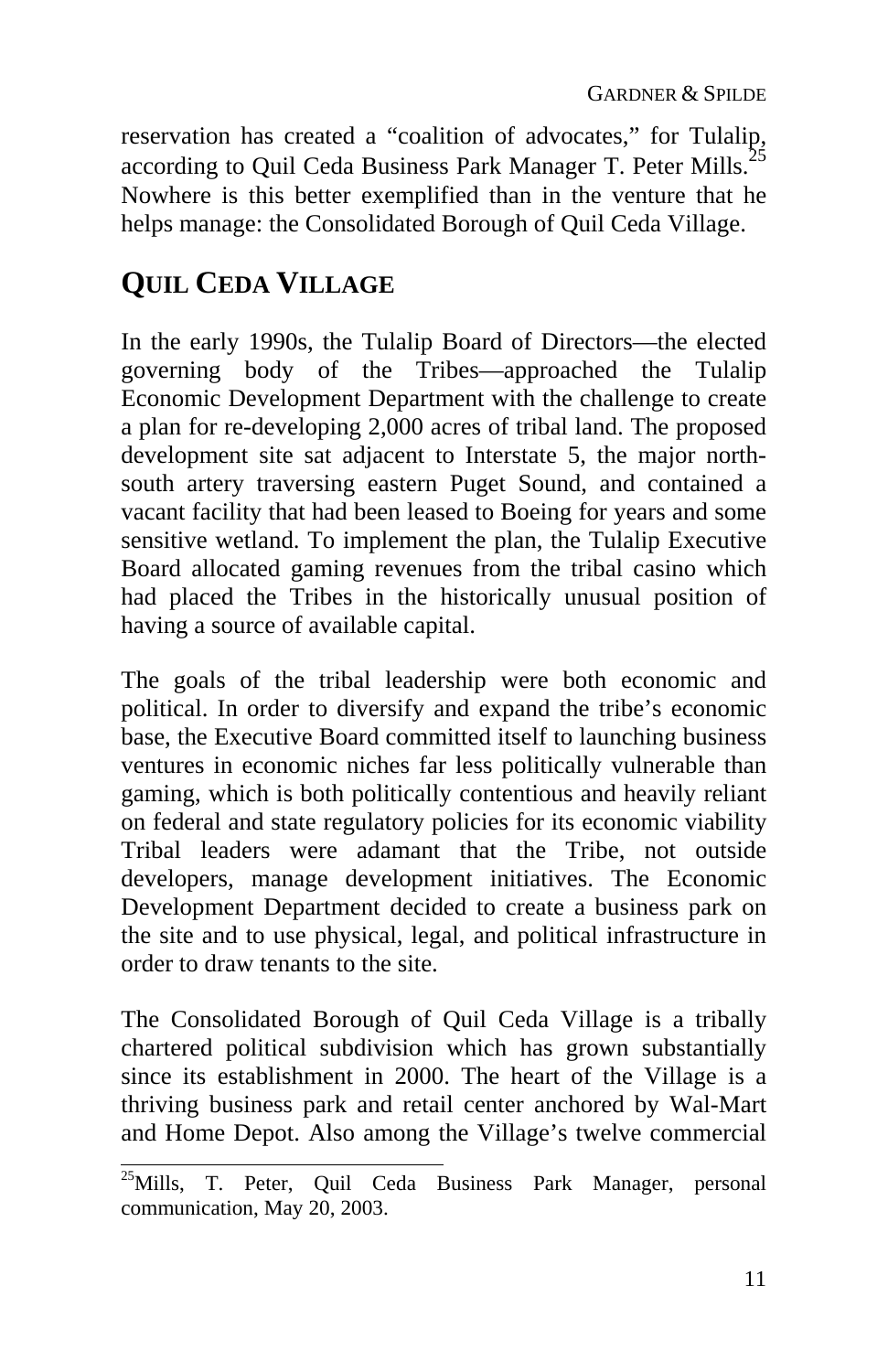tenants are restaurants, a salon, and a golf store. In J[une](#page-15-0) 2003, the Tribe opened its new \$72 million casino on the north side of the Village and directly adjacent to the shopping center and the Tribes intend to expand the Village by adding a 180-[unit](#page-15-1) shopping mall.

Originally, when the Tribes first conceptualized Quil Ceda Village, the intent was to have all of the vendors in the strip mall be tribal members. According to Mike Gobin, a manager at the casino and former struggling fisherman:

We tried very hard to get individual tribal members in there but it became quite apparent that their marketing and financial plans were not there, [and] we would have just set them up for failure. $^{26}$ 

Thus, while some shops like the Port of Subs restaurant are owned by Tulalip tribal members, and an art gallery featuring exclusively local artists is planned, $27 \text{ most of the business}$ leasing space at Quil Ceda are non-tribal. Despite these modest beginnings in tribally owned business, the Village has created over 400 jobs for which tribal members have preference.<sup>28</sup>

As tribal leaders are quick to point out, the Village also has much broader economic and political ramifications for the Tribes. The Village has established tribal ownership of a valuable and growing economic base, created and strengthened the decision-making capacity of a local Tulalip political subdivision, and fostered stronger relationships with surrounding businesses and communities. It also provides substantial lease revenue and may someday provide tribal tax revenue—a rare benefit of reservation economies due to the generally balkanized state of Indian tax jurisdiction.

<span id="page-15-0"></span> $26$  Ibid.

<span id="page-15-1"></span><sup>&</sup>lt;sup>27</sup> Gobin, Mike, personal communication, May 22, 2003.<br><sup>28</sup> Mills, T. Peter, personal communication, May 20, 2002.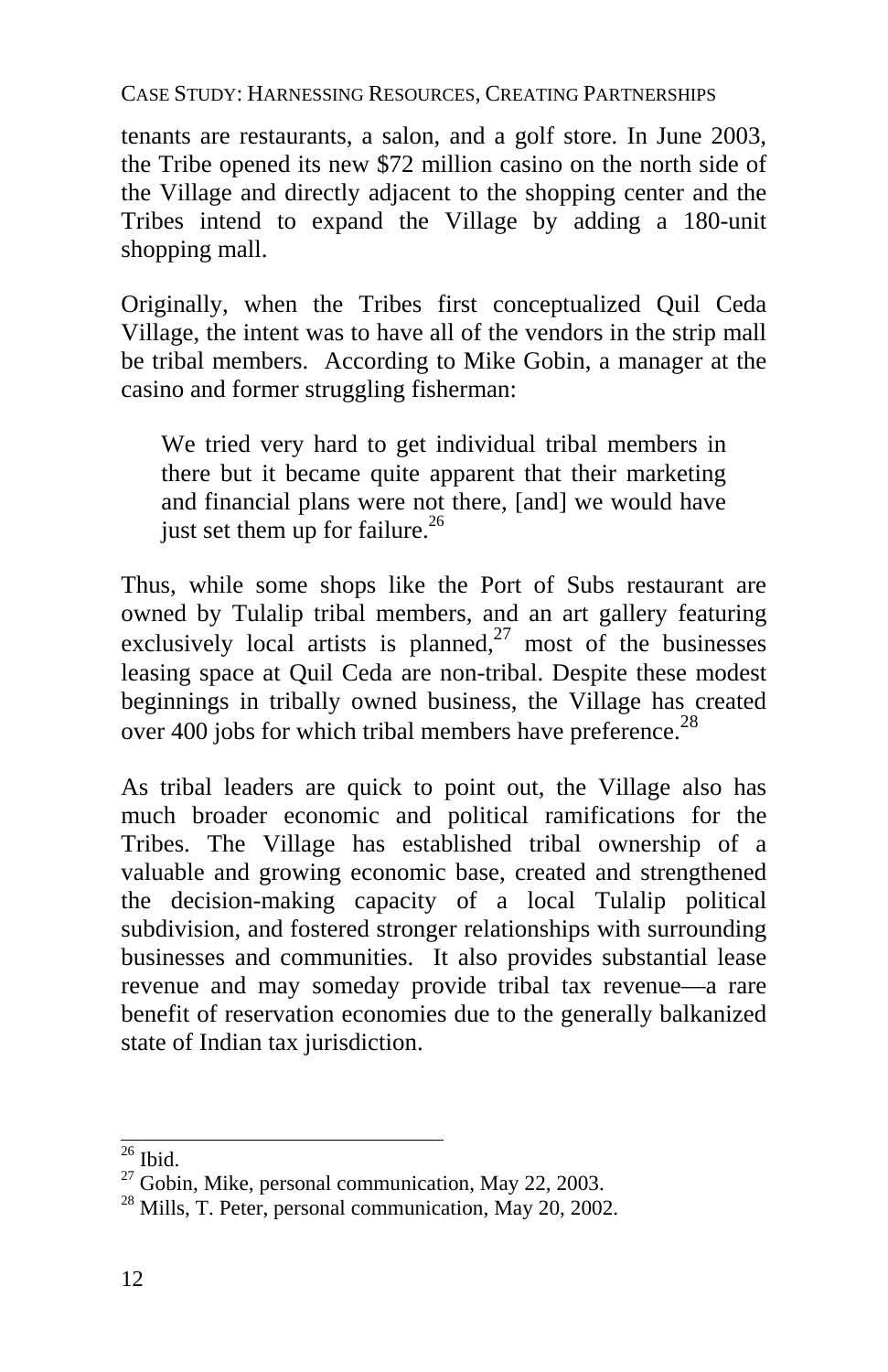The Village's success is directly attributable to its highly innovative legal and political structure. How this structure developed and how it has benefited the Tulalip community holds important lessons for other tribal nations throughout Indian Country. Quil Ceda's structure derives from the efforts of a number of people, including, perhaps most centrally, current Village Director John McCoy and Tulalip attorney Michael Taylor. Both McCoy and Taylor were part of the original team charged with developing the legal framework of the Village in the early 1990's. From the very beginning, Taylor said, the Tribe placed its highest priority on developing a project that would allow Tulalip tribal members to benefit directly from the Tribe's exclusive ownership of that project. Taylor and McCoy wanted to leverage tribal gaming revenues to diversify the economic opportunities available to tribal members. The idea for the Village sprang from Taylor and McCoy's belief that a commercial center would allow tribal members to participate in all sectors of the economy, from owning and operating stores in the park, to serving as commercial vendors, tenants, or working as paid employees.

The initial challenge involved designing an effective legal and political blueprint for the commercial center. The ideal structure was to allow Tulalip to impose a tribal sales tax on all transactions that took place at the Village's commercial center, a goal made more difficult to achieve by the unwieldy nature of Indian tax law. According to McCoy, Taylor, who was teaching at the University of Washington's Law School at the time, made a class project out of finding the legal framework that would accomplish the Tribes' goals.

He went to the students and he said this is your class project: you're to go back to the very first case dealing with Indians and taxation…and find every lawsuit that there ever was and then build us a road map.29

 $\frac{29}{20}$  McCoy, John, personal communication, May 20, 2003.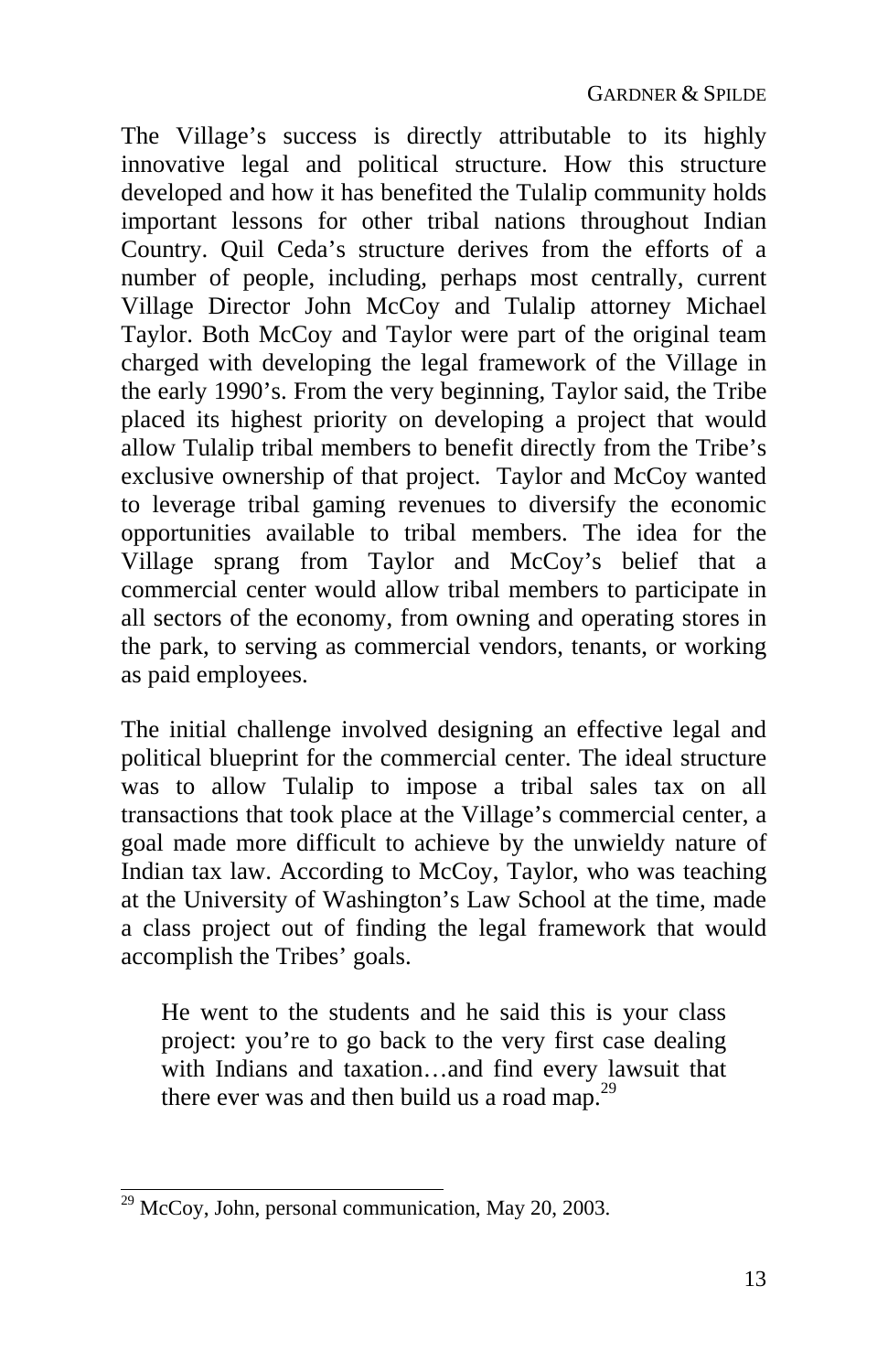The village concept took four years to complete, and in the summer of 2000 Taylor presented the model to the tribal government.<sup>30</sup> The research conducted by Taylor and his students found that the Tribe could levy a sales tax if the following three requirements were met:

1. The commercial center was located entirely on trust land;

2. The commercial center was managed by the Tribe or a political subdivision thereof; and

3. The Tribe provided all services and infrastructure to the commercial center and its tenants.

Although the Tribe itself met these three legal criteria, the idea of creating a separate political subdivision within the Tribe appealed to McCoy's and Taylor's instincts about the potential political hurdles of imposing taxation on retailers in the Village. McCoy described the need to analogize to something policymakers were familiar with:

When I talk to people in the legislature and I talk about tribal government, people's eyes roll back in their head and they get this glazed look over their face. They don't understand it. But when I talk about a village or municipal government, they understand. $31$ 

 $\overline{a}$ 

<sup>&</sup>lt;sup>30</sup> McCoy, John, "Imposing Tribal Taxes: The Quil Ceda Village Model," presented at the "Symposium on the Economic Diversification of Gaming Revenues by American Indian Nations," Harvard Project on American Indian Economic Development, John F. Kennedy School of Government,

Harvard University, Cambridge, MA, Jan. 7, 2003.<br><sup>31</sup> McCoy, John. "Imposing Tribal Taxes: The Quil Ceda Village Model," presented at the "Symposium on the Economic Diversification of Gaming Revenues by American Indian Nations," Harvard Project on American Indian Economic Development, John F. Kennedy School of Government, Harvard University, Cambridge, MA, Jan. 7, 2003.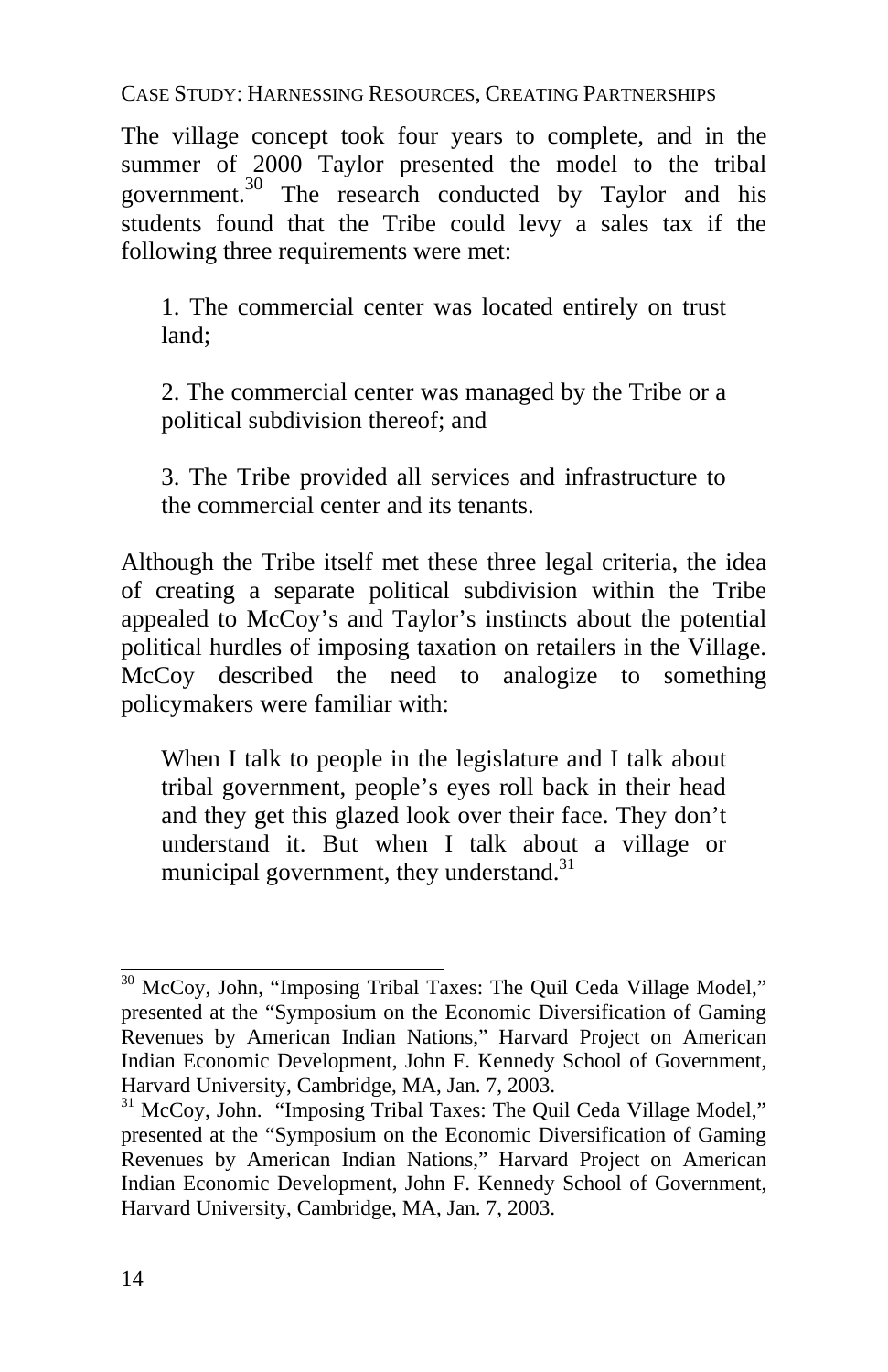It was necessary to obtain the support of legislators because under Indian tax precedents, the Tulalip Tribes share taxing authority and jurisdiction with the State of Washington on sales to non-Indians within reservation boundaries, and yet the Tribes did not want to double-tax their tenants' customers by levying yet more taxes after state, county, and municipal rates. Leaders like McCoy and Taylor believed that forming an arm of local government—the Village—would reinforce the Tribes' right to levy and collect a sales tax. Since municipalities can collect sales taxes as political subdivisions of the state, they therefore argued that the Village, as a political subdivision of the Tribe, should have the right to do the same.

This idea was unique to Indian Country. In October 2000, the Tulalip Executive Board passed legislation allowing for the creation of tribal political subdivisions. Shortly thereafter, the Tribe chartered the Consolidated Borough of Quil Ceda Village, the boundaries of which encompass not only the business park and acreage for future development, but also reserved undeveloped acreage, which has been dedicated for park land and a wetland watershed.

The Village charter gives it broad governing authority. Its powers are similar to those of any non-Indian municipality and include taxing and police powers, annexation powers, and the right of eminent domain. The Village also takes on responsibility for the safety, health and welfare of all persons within the Village. The Village may enter into political agreements or contracts with other governments including other Indian tribes, states, and agencies of the federal government.<sup>32</sup> Article II of the Quil Ceda Village Charter states that the Village council should be composed a president and six council members elected by a vote of the tribal Board of Directors.<sup>33</sup> Currently, the

<sup>&</sup>lt;sup>32</sup> Charter of the Consolidated Borough of Quil Ceda Village, Article I, Section 4.

<sup>&</sup>lt;sup>33</sup> Charter of the Consolidated Borough of Quil Ceda Village, Article II, Section 2.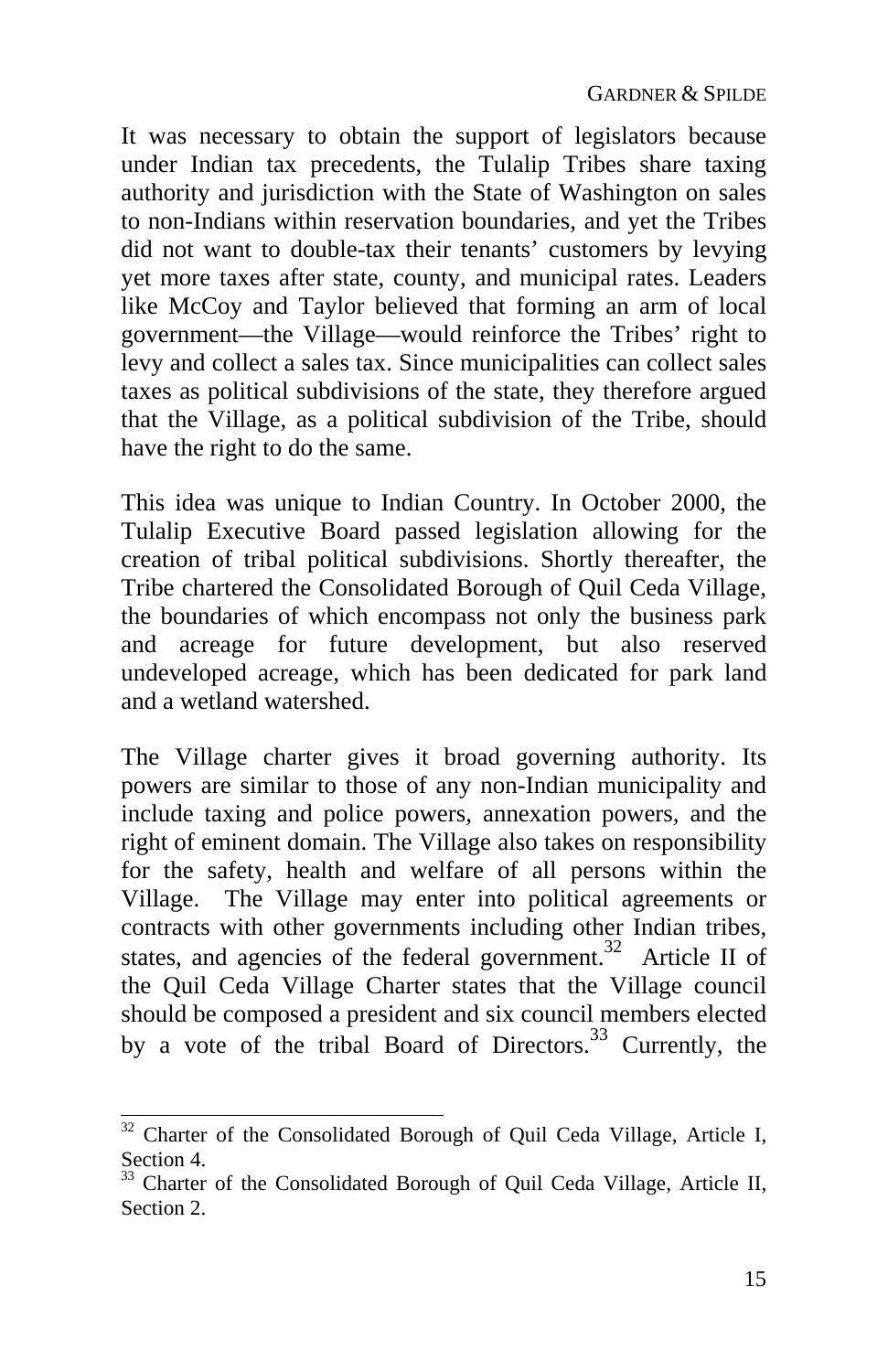Village president and council members also serve as members of the Tulalip Executive Board.

Research on tribal governance and economic development reveals that there are potential hazards in mixing politics with business and that efficiency in both areas generally improves once they are separated.34 However, maintaining close ties and overlapping membership between the Executive Board, Tulalip's main governing body, and the Village, one of Tulalip's main corporate development bodies, has served Tulalip interests well. In part, the arrangement is effective because each body is charged with carrying out specific, distinct functions and an effective avenue of communication is maintained between the two without bringing political micromanagement with it. "The Board has become very adept at wearing different hats," according to Peter Mills. "They can come over here and be businessmen, then go back there and be politicians."<sup>35</sup>

From a structural perspective, the close linkage of the Board and Village governance systems is logical because Quil Ceda is much more than simply an economic development initiative. In addition to attracting and supporting business, the Quil Ceda government handles a number of complex civic governance issues, such as zoning, planning, and infrastructure, which demand the resources and attention of the Executive Board. The arrangement also allows the Village Council to serve as a liaison between leaseholders and the tribal government. "We strive to make leaseholders feel like they are a part of the community," said Bray. For example, leaseholders receive invitations to participate in community events hosted by the Tribe. Bray

 $34$  See Cornell, Stephen and Joseph P. Kalt, "Reloading the Dice: Improving the Chances for Economic Development on American Indian Reservations." Joint Occasional Papers in Native Affairs, No. 2003-02. Native Nations Institute and the Harvard Project on American Indian Economic Development.

 $^{35}$  Mills, T. Peter, personal communication, May 20, 2003.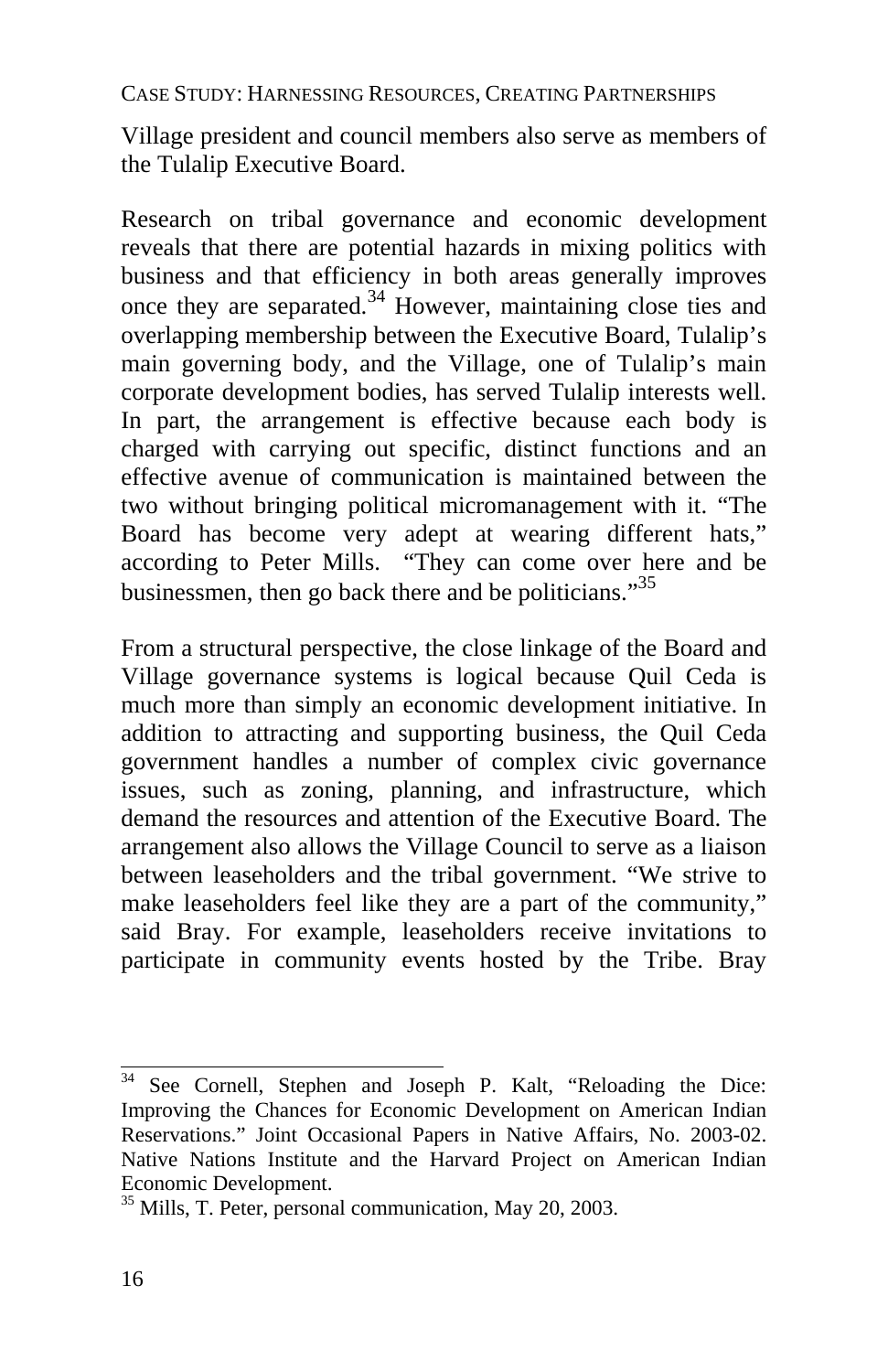believes that this integration creates a more cooperative working environment.<sup>36</sup>

Since its formation, the Village has bolstered its *de facto* case for taxing authority by financing and implementing all of the infrastructural improvements within its boundaries—without assistance from state or local governments. Over a period of 18 months ending in early 2004, the Village spent \$65 million to lay roads, install sewer lines, lay electrical lines, provide emergency services, and post signage. Notwithstanding the substantial and inherently governmental nature of these expenditures, the Tribe's efforts to recoup its governmental investments through a Village sales tax have so far proved unsuccessful. In April 2003, for example, the State Legislature failed to pass a bill that would have allowed the Village to receive less than 1% of the sales tax collected by the State from Village customers.

The political structure of the Village has nevertheless provided a host of other benefits not envisioned at the time of its formation. First, as an independent political subdivision of the Tulalip Tribes, the Village Council—unburdened by the tribal government's relatively protracted bureaucratic process—has been able to respond quickly to business opportunities as they arise. It has "the space to act on business imperatives away from political pressures," according to Village Manager Peter Mills.<sup>37</sup> At the same time, the seven Quil Ceda Village Council members who also sit on the Executive Board help to ensure that the commercial and employment benefits of the Village find their way back into the larger tribal community.

Second, the Village has expanded the Tribes' governing capabilities. When the Village was initially established, the Village Council and staff were charged with the task of providing police security, fire protection, zoning, road construction and maintenance, sewer and water, phone service, EMS, and signage. Uncertain that they could apply other Indian

 $\frac{36}{37}$  Bray, Debra, personal communication, May 22, 2003.<br> $\frac{37}{37}$  Mills, T. Peter, personal communication, May 20, 2003.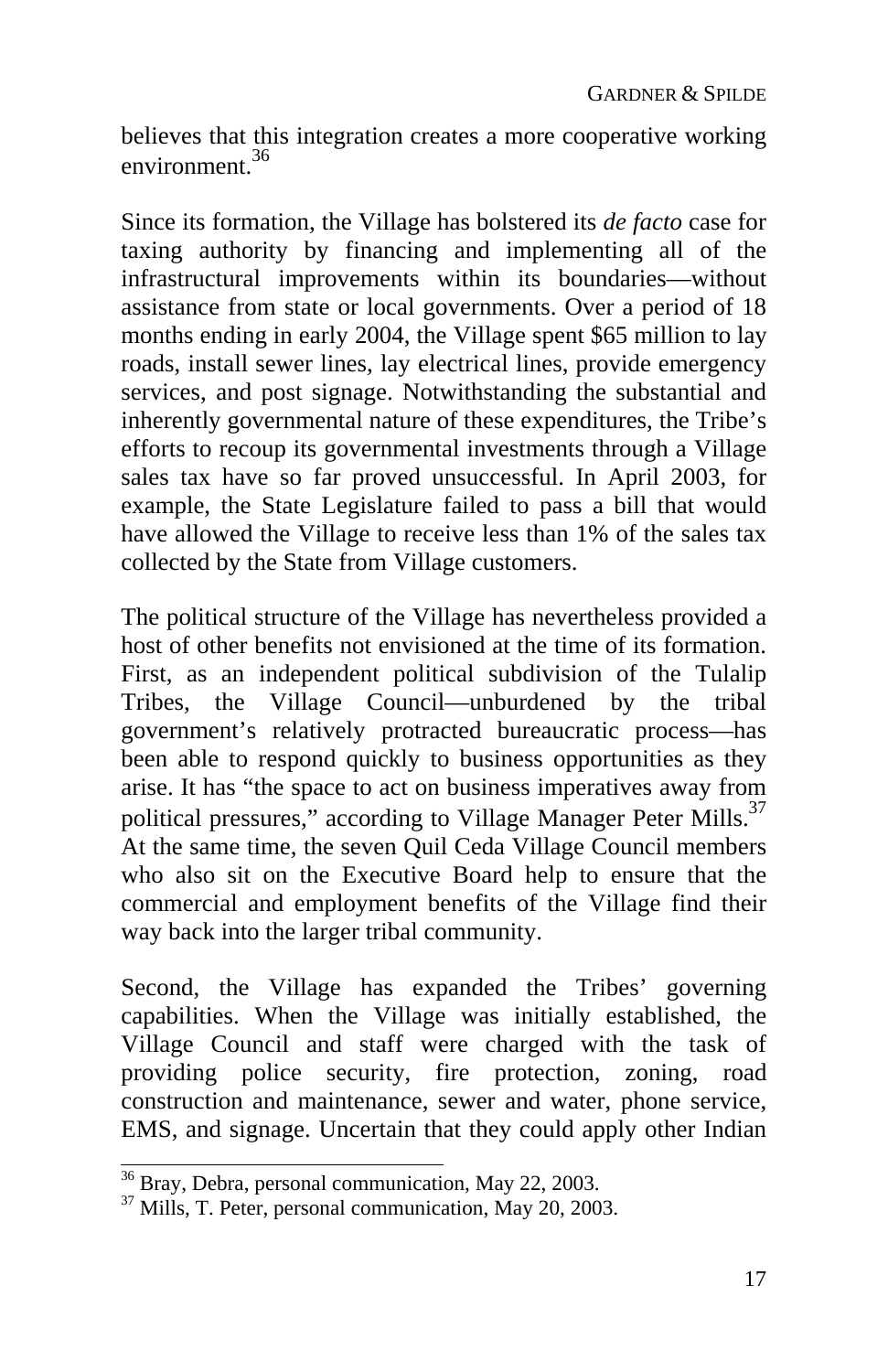Country models for such services to their unique situation, they instead developed village ordinances ranging from zoning to telecommunications from scratch.<sup>38</sup> Today, other tribes, seeing the Village's success, have requested assistance from Village staff members to develop similar codes and ordinances.<sup>39</sup>

Third, the close proximity of Village Council members and staff to its commercial tenants has allowed for close communication between the two parties, facilitating dispute resolution. For example, some Tulalip members had voiced concerns about letting non-Indians start business in their community. In response, Village management took potential tenants to the tribal community to hear concerns early in the process. Through this process, one member's concerns about the proposed development of a particular area that was formerly undisturbed grassland resulted in the construction of a nature trail and walking path in the preserved watershed area behind the business park.

Quil Ceda Village has become one of the top shopping destinations in the Puget Sound area and little of it would have been possible without gaming revenue. Pointing again to the indirect and intangible benefits of economic development at Tulalip, Taylor credits gaming with providing the Village with a financial cushion to learn from its mistakes, the confidence to take bold yet calculated risks, the freedom to create innovative governance and business models, and valuable experience in forming mutually beneficial partnerships. Most importantly, it raised the Tribes' expectations of what was possible and equipped tribal members with the confidence and resources to realize them. Ultimately, according to Taylor,

<sup>&</sup>lt;sup>38</sup> Bray, Debra personal communication, May 22, 2003.

<sup>&</sup>lt;sup>39</sup> In 2003, the Quil Ceda Village was awarded "High Honors" by Harvard's Honoring Nations Program, which recognizes excellence and innovation in tribal governance. For more information, see www.ksg.harvard.edu/hpaied.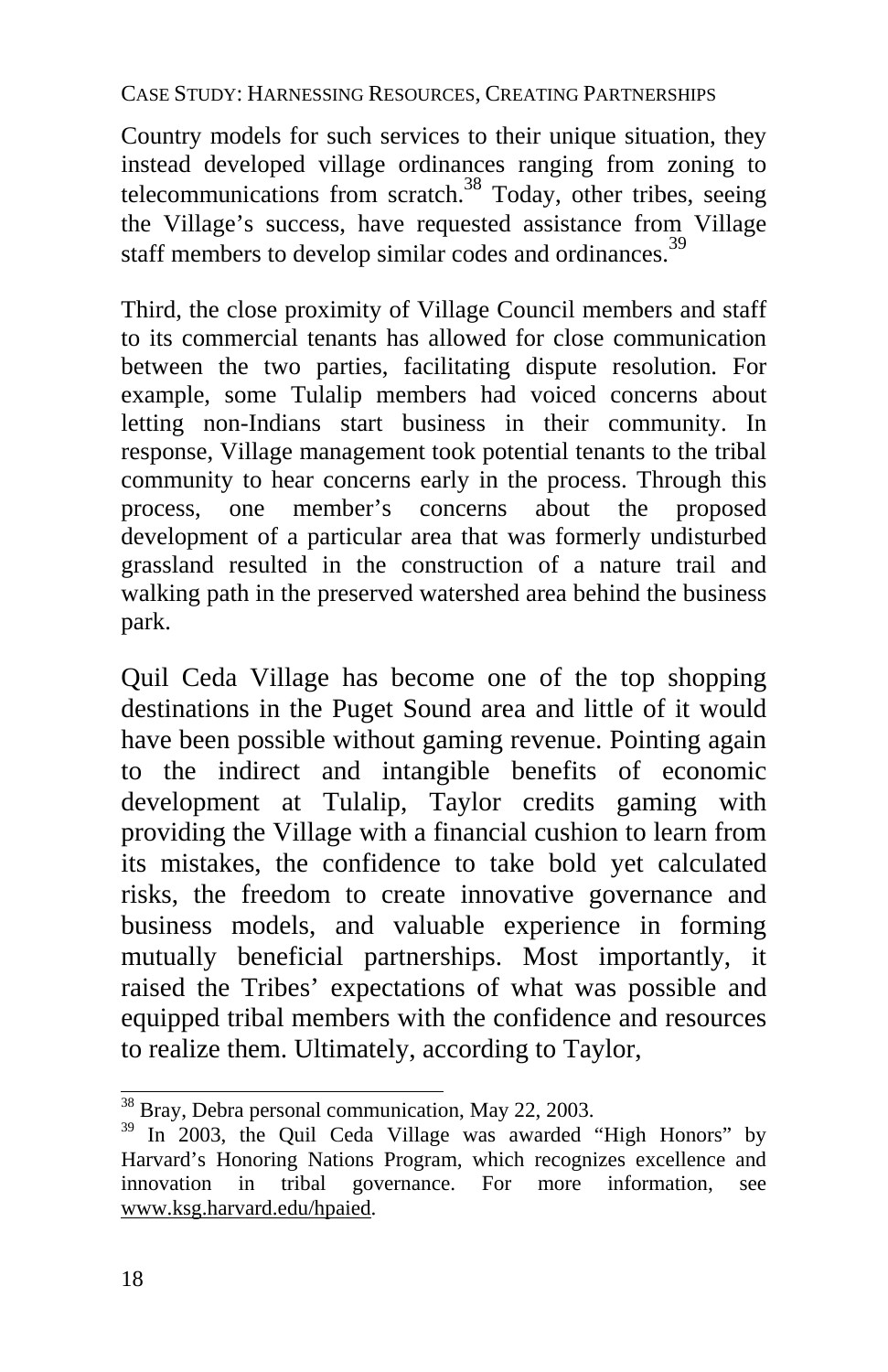The [Quil Ceda] model is a philosophical one. It's a commitment to seek out, to train, [and] to make it clear to your people that you want to put them in positions of responsibility. Quil Ceda Village creates the place to do this  $40$ 

## **TULALIP BINGO AND CASINO**

Within Quil Ceda, the Tribes completed a new, larger casino facility in June 2003. The casino operates 2,000 video slot machines, 49 gaming tables, 10 poker tables in a speciallydesignated poker room, 41 and a 10-table "high roller room" for blackjack players on the 2.2-acre gaming floor.<sup>42</sup> The current tribal-state gaming compact between the tribes and the State of Washington allows a maximum of 1,500 machines per tribe; however, tribes may lease machines from other tribes who do not utilize their total allotment because they either have small-scale gaming operations or none at all. Tulalip has leased an additional 500 machines from other tribes for the new casino.<sup>43</sup> The facility employs around 1,400 people, roughly half of whom are Tulalip tribal members.

The casino also has indirectly employed people in a wide variety of sectors, from construction to traditional crafts. Tribal member Mike Gobin noted that construction of the new casino, along with construction of the new health center, has allowed Tulalip to commission reservation artisans—including Gobin's niece and sister-in-law—to produce artwork and examples of tribal material culture for display at the casino and health center. "It provides opportunities for artists who don't want to work at the casino." Gobin, himself an artist, has worked in tribal gaming since Tulalip's first casino opened in 1992. He started as a craps

<sup>&</sup>lt;sup>40</sup> Taylor, Michael, personal communication, May 19, 2003.

<sup>&</sup>lt;sup>41</sup> McCoy, John, personal communication, May 23, 2003.<br><sup>42</sup> Tulalip Bingo and Casino promotional materials, obtained from Chuck

James, May 22, 2003. 43 Parker, Allen, personal communication, May 23, 2003, and McCoy, John, personal communication, May 24, 2003.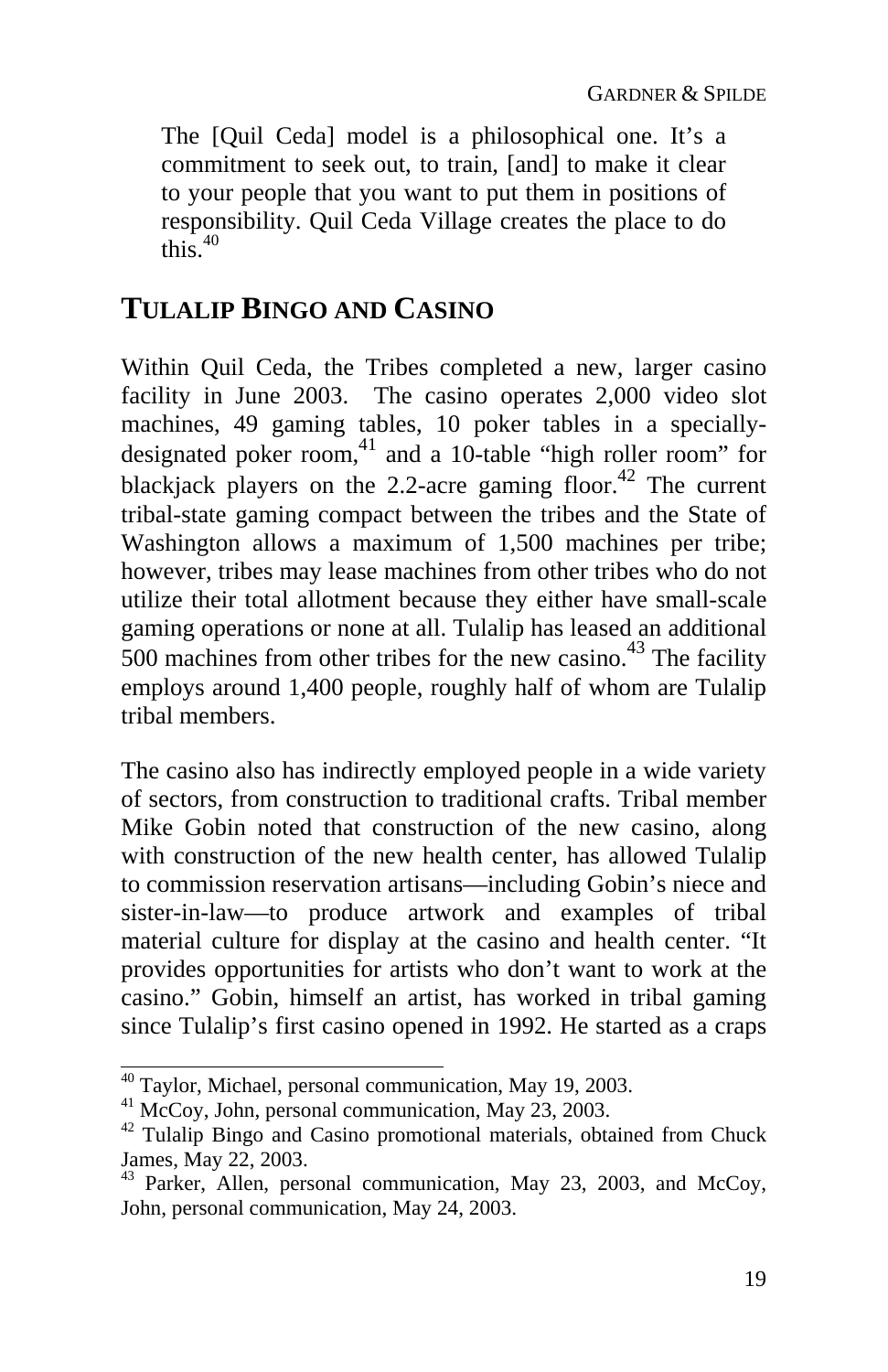dealer and has worked his way up to his current position of Table Games Shift Manager.<sup>44</sup> "The casino's opening was perfect timing for me," said Gobin, who served in the US Navy and then worked in construction until a back injury made future construction work impossible. Gobin's three children also work in casino management. The casino, he said, has pulled people out of poverty and brought pride and improved morale to the community.

## **THE TULALIP GAMING AUTHORITY**

The influx of new employees has provided a test of sorts for the Tulalip Gaming Authority (TGA), which is charged—along with regulating gaming on the [Rese](#page-23-0)rvation—with performing background checks on all Tulalip Bingo and Casino employees. The TGA works under the authority of the Tulalip Gaming Commission, a seven-member elected body. Commissioners are elected by the tribal membership and serve staggered three-year terms. Commissioners must be enrolled m[emb](#page-23-1)ers of the Tulalip Tribes, must be at least 21 years of age, and must never have been convicted of a felony or misdemeanor involving dishonesty. Before taking office, every Commissioner must enter into a surety bond or obtain employee dishonesty insurance and/or public official error and omission insurance. Commissioners also must take an oath of office pursuant to tribal bylaws. Each year, the Commission appoints three Commissioners to serve as its Chairman, Vice-Chairman, and Secretary.<sup>45</sup>

The Gaming Ordinance authorizes the Commission to hire a TGA Director, "who shall be the chief administrator and lead enforcement official for the Commission in carrying out its powers and duties."46 The Ordinance also authorizes the director to hire staff as approved by the Commission. The current TGA

<sup>&</sup>lt;sup>44</sup> Gobin, Mike, personal communication, May 22, 2003.

<span id="page-23-0"></span><sup>&</sup>lt;sup>45</sup> Tulalip Tribal Gaming Ordinance No. 55A, Sections 1B and 2a-c.  $46$  Tulalip Tribal Gaming Ordinance No. 55A, Section 6a.

<span id="page-23-1"></span>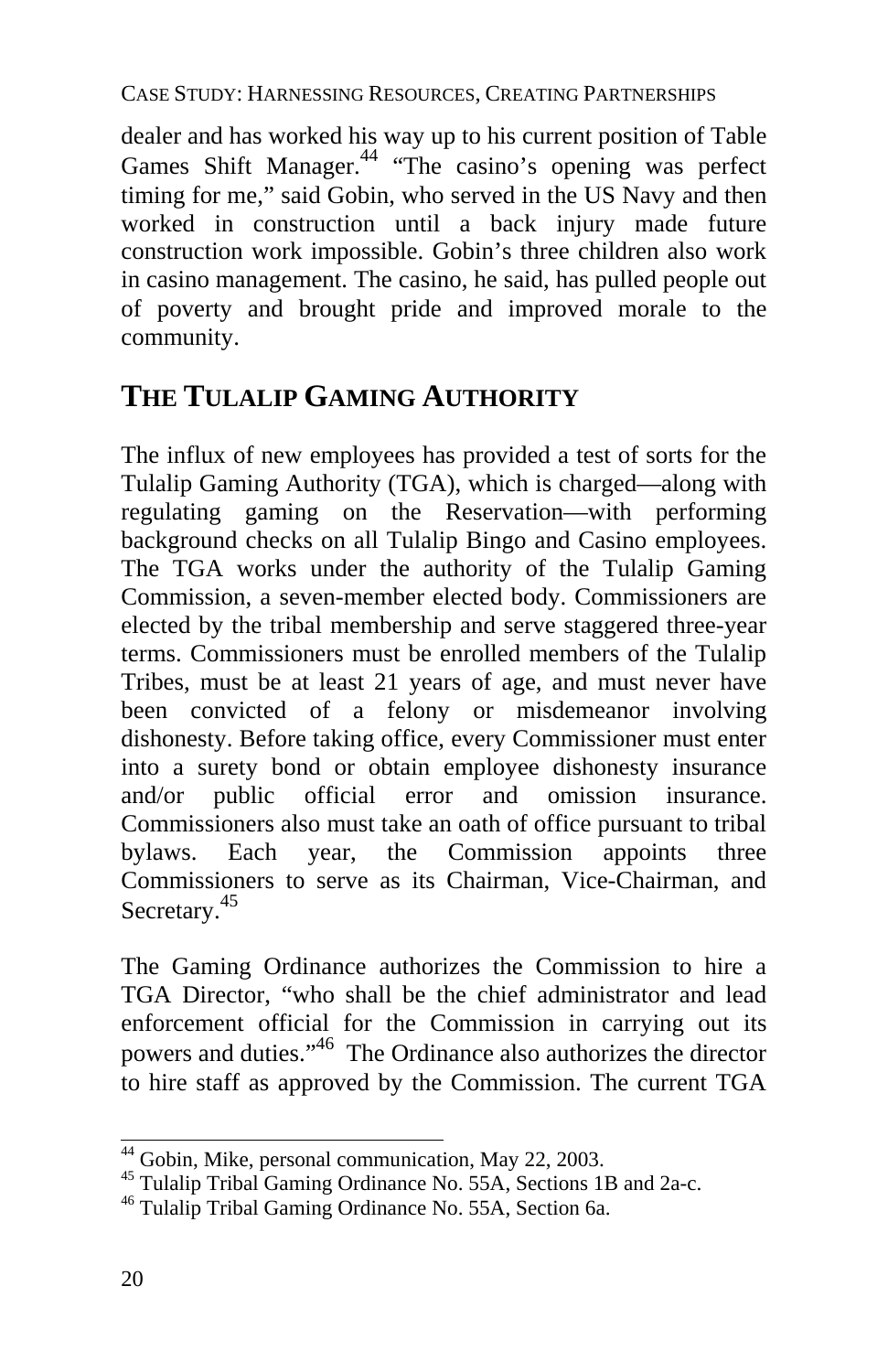has a staff of  $52<sup>47</sup>$  The TGA works with the Washington State Gaming Commission on licensing, but as the TGA has become more sophisticated, the respon[sibi](#page-24-0)lity for licensing has shifted more and more towards the TGA. A Memorandum of Agreement (MOA) with the State allows the TGA to place Class III employees on the gaming floor under their own license, while the State processes the license application and background check materials. The TGA was the second tribal gaming authority in the country to obtain a fingerprint machine linked directly to the FBI and the National Indian Gaming Commission (NIGC). They also have begun to use internet software that allows them to process background checks more quickly. Tulalip has [gain](#page-24-1)ed a reputation for its innovation in gaming regulation and its willingness to adapt to new technologies. "Whenever something new comes out that people are thinking about trying, we always hear 'Let Tulalip do it,' because we're always the first to try things." $48$ 

## **TULALIP INNOVATIONS**

"Being first" is a trait that is evident throughout not only the TGA but the new casino itself, which incorporates several new technological developments, some of them for the first time on U.S. soil. One of these innovations is the casino's electrical system, billed as providing the first "uninterruptible" casino electricity supply in the country.<sup>49</sup> The ventilation system in the casino also relies on ground-breaking technology, using an airfreshening system that brings outside air through the raised floors of the casino and restaurants while pulling the old, smokefilled air out through vents in the ceiling. The system's designer, AE Associates of Greeley, Colorado, claims that this system will make the Tulalip Casino "smoke-free" unlike most casinos, where the new air is brought in through ceiling vents, mixing

<sup>47</sup> Hammons, Lena, Director, Tulalip Gaming Authority, personal communication, May 22, 2003.<br><sup>48</sup> Ibid.

<span id="page-24-0"></span>

<span id="page-24-1"></span><sup>49 &</sup>quot;Casino is 'high tech' facility, says engineer," *Snohomish County Business Journal*, May 2003 (12-13).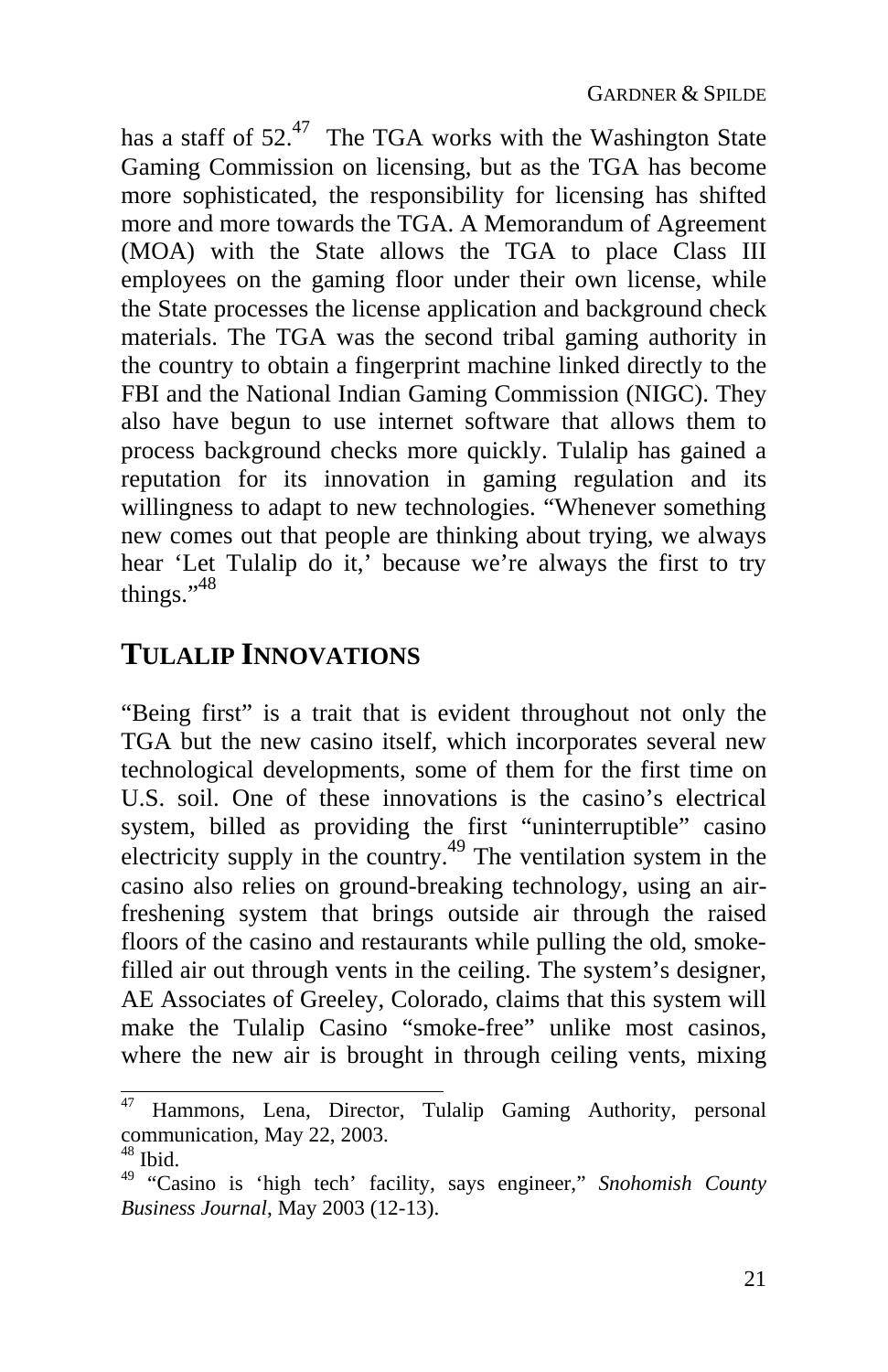with the old, smoky air and "pushing down on top of customers." <sup>50</sup> The new system changes the air in the casino 30- 40 times per hour, a dramatic increase from the typical ventilation system, which refreshes the air approximately six times per hour.<sup>51</sup> And since the air comes in from outside at temperatures of 62-65 degrees, air cooling and heating systems are used less, resulting in projected energy savings of \$500,000 per year. 52

The Tulalip Tribes' new Membrane Waste Water Treatment Plant also represents an innovative approach to meeting the wastewater treatment demands of t[he](#page-25-0) new casino. Developed by a Japanese company, the system now in place at Tulalip is only the second to be built in the United States and the first to be constructed by an Indian tribe. Planning for the new sewer plant began when the city of Marysville declined to partner with Tulalip on expanding the existing facility to accommodate the needs of the new casino and other planned development. McCoy, Mills, and others in the tribal government traveled to England to see a working version of the plant, which uses advanced membrane technology and operates more efficiently than standard plants. While some tribal members were skeptical about building a wastewater treatment facility on the Reservation, McCoy stated that "the true test of whether it really works" was reflected in the fact that he allowed it to be constructed near his own home. 53

The new casino is part of the first phase of a long-term plan to build a full-service destination resort and eventually create a Tulalip economy that can survive independent of gaming. A great deal of the gaming revenue not directed towards social

 $50$  Brad Weaver, managing principal, AE Associates, quoted in "Smoky" 'casino air' will be gone in new Tulalip Casino," *Snohomish County*

<sup>&</sup>lt;sup>51</sup> McCoy, John, personal communication, May 23, 2003.<br><sup>52</sup> Tulalip Casino promotional materials, obtained from Chuck James, May 22, 2003.

<span id="page-25-0"></span><sup>53</sup> McCoy, John, personal communication, May 20, 2003.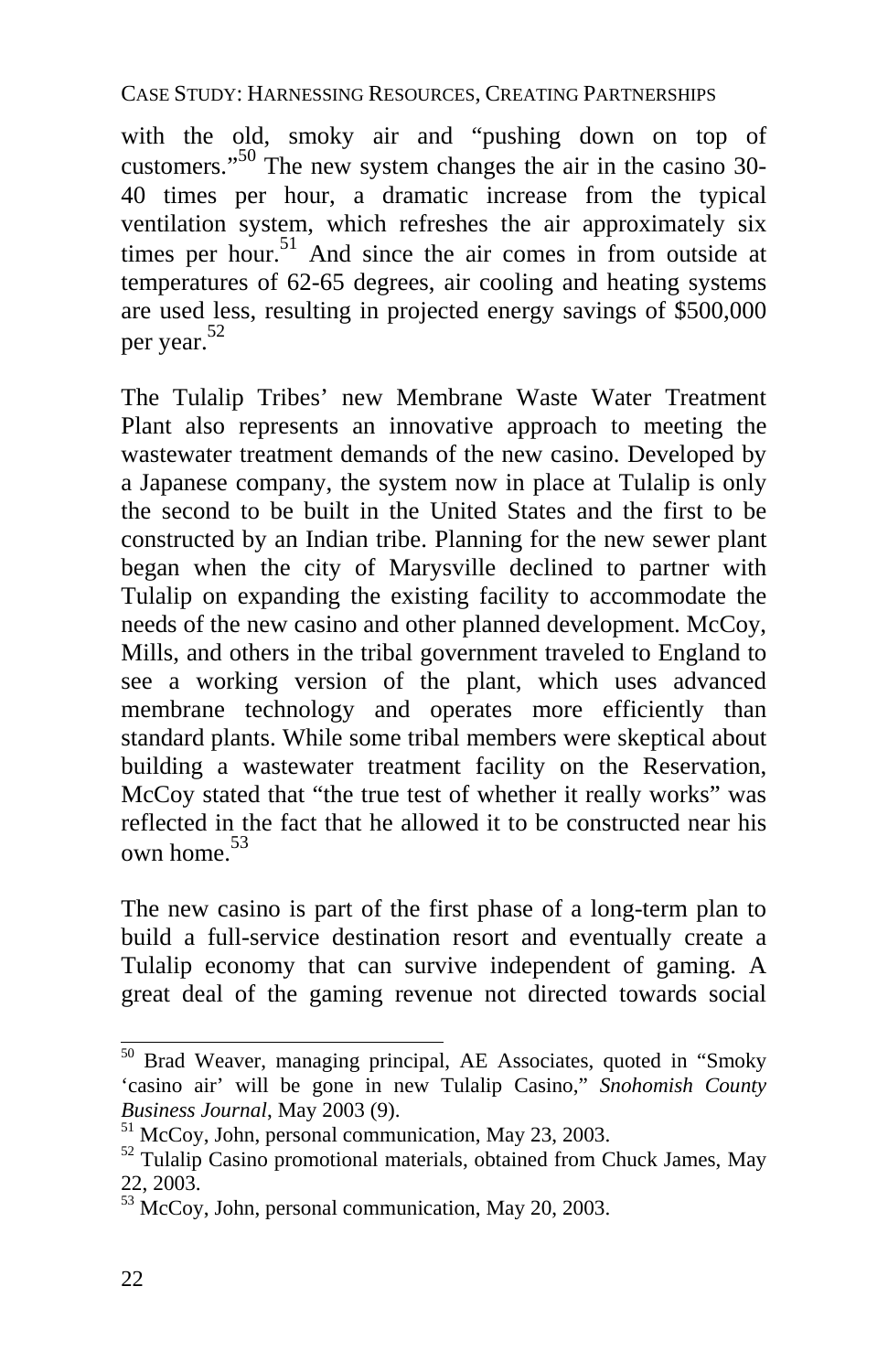programs or paying down the \$130 million construction debt of the new facility is reinvested in business. Currently, the planned resort is slated to add to the existing shopping area and casino a 250-500 room hotel and an RV park.<sup>54</sup> The central idea behind the resort is both economic diversification and economic transformation, both for the Tulalip Reservation and the local community of Marysville.

Caldie Rogers, President and CEO of the Marysville-Tulalip Chamber of Commerce sees the local economy moving towards tourism as its central industry with Tulalip positioned as a key player. The Marysville Chamber of Commerce was the first Chamber in the country to partner with a tribal government. According to Rogers, the tourism and travel industries currently are the number one employer in the region, and she believes the Marysville/Tulalip region has the potential to become a true destination area, which means that it should offer three days' worth of activities to incoming tourists. Quil Ceda and the new Tulalip Casino have prompted many calls to Rogers from businesses looking to relocate to the area.<sup>55</sup>

For the Tulalip Tribes, the economic transformation is yet again more pronounced in that it represents the economic improvements of owner-controlled resource management. Until relatively recently, many resource-rich Washington reservations did little more than lease their rights to forest and other natural resources to outside companies or developers. In other cases, those resources were managed by the federal government on the tribes' behalf. Tribes received few if any meaningful benefits from such externally driven economic arrangements arrangements that tended to dissipate economic value and do little to elicit the participation of tribal members or their businesses. According to tribal attorney Michael Taylor,

 54 Mills, T. Peter, Business Park Manager, personal communication, May 20, 2003 and May 22, 2003. 55 Rogers, Caldie, President, Marysville-Tulalip Chamber of Commerce,

personal communication, May 19, 2003.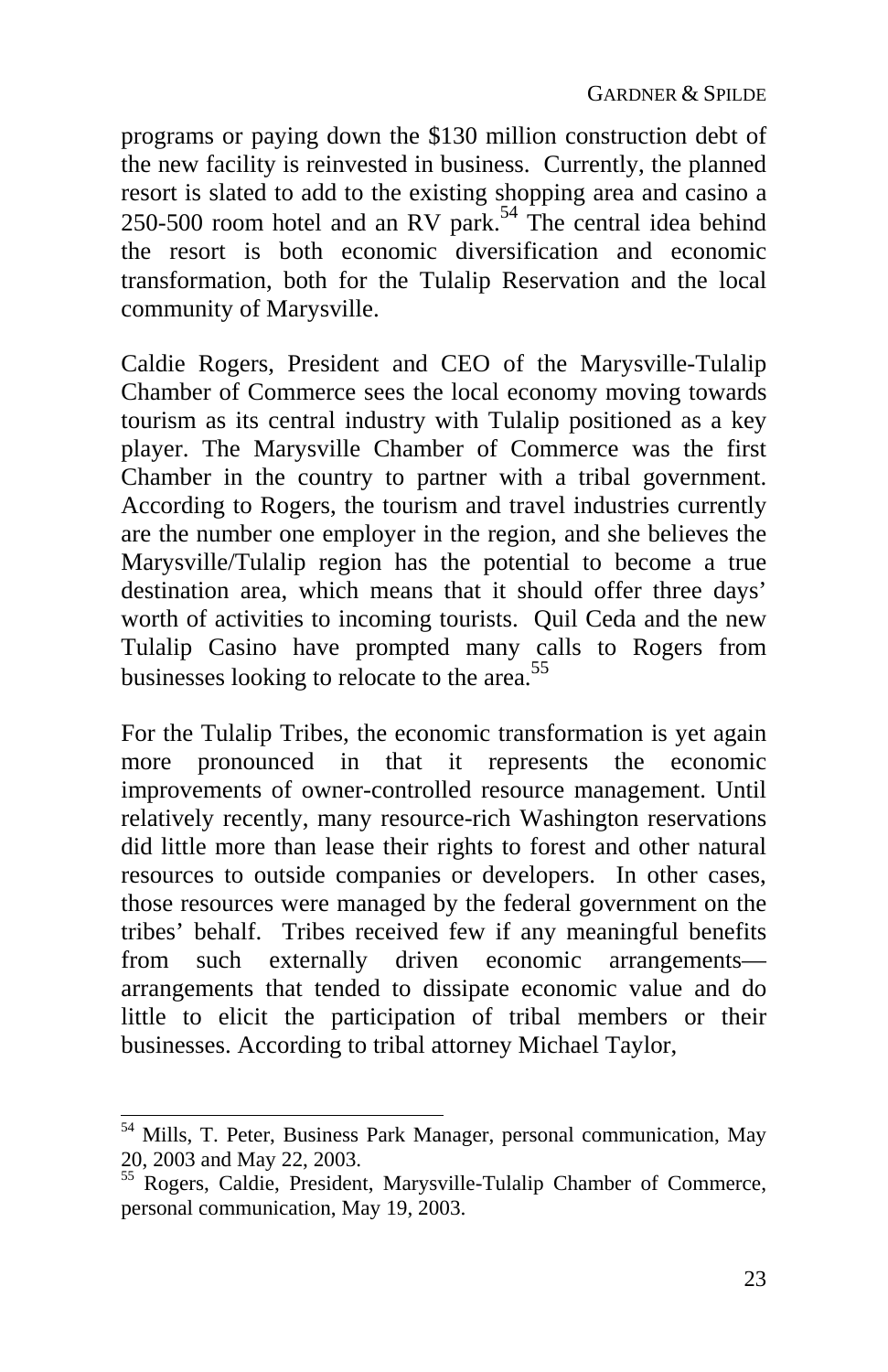In Indian economic development, traditionally, if there was a developable resource, a tribe would offer it to the surrounding society and the tribe would lose the resource. Whenever Indian lands were developed, Indian people lost the long-term values of the land because someone else was doing the development. Someone else was learning the lessons you need to learn as a developer to preserve the benefit of resou[rce](#page-27-0)s for your people.<sup>56</sup>

Tribes are evolving away from such approaches, typically by chartering tribal corporations that can reap more than a lease payment or royalty tax from tribal resources. Quil Ceda Village goes a step further and establishes economic policies within a sub-jurisdiction of the Reservation, which then attract business. According to Taylor, Quil Ceda was formed not only to build a tax base for the tribal government, but more importantly to create sustainable employment for tribal members. The Quil Ceda municipality is a fertile ground for a h[ost](#page-27-1) of different and diverse businesses and represents a substantial leap in the economic diversity of the Reservation economy. Tulalip officials hope that in 10 years there will be 12,500 jobs on the Reservation, with the potential of offering "a career for everyone."<sup>57</sup>

A case in point is the Tribes' employment preference policy. Typically when the BIA was the prime decision-maker on a reservation, Indian priority hiring would apply to employees of the tribal government and enterprises. Under the Tulalip Tribes' version, the preference also applies to tenants in Quil Ceda Village. According to Debra Bray, "We have an employee pool already there, and we ask them to look at our people first when they do their hiring."58 While very few tribal members actually work at Wal-Mart, Home Depot and the other Quil Ceda stores because they can find higher-paying jobs at the casino and elsewhere, requesting that vendors look at the existing

<sup>&</sup>lt;sup>56</sup> Taylor, Michael personal communication, May 20, 2002.

<span id="page-27-0"></span> $57$  McCoy, John, personal communication, May 20, 2003.  $58$  Bray, Debra personal communication, May 22, 2003.

<span id="page-27-1"></span>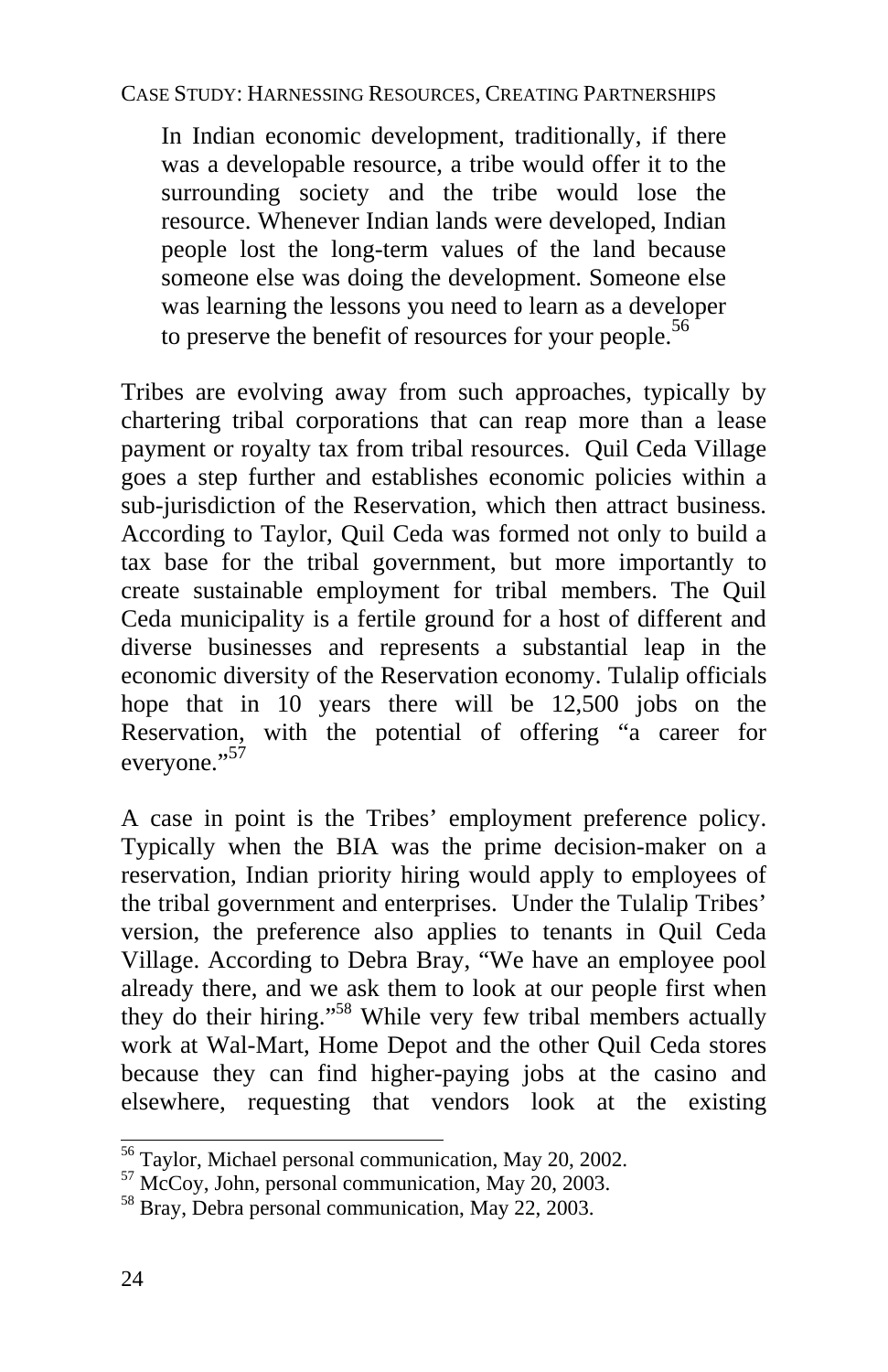employment pool embodies the tribes' philosophy of "making it our own." Priority is also given to tribal member-owned businesses when Tulalip is vetting proposals from vendors. The construction of Tulalip's new  $227,000$  square-foot casino was managed by Mortenson-Gobin, a joint venture between a large national general contracting firm, Mortenson, and Gobin Hauling and Excavating, a local firm owned [by](#page-28-0) a Tulalip tribal member. Almost half (36) of the 83 subcontractors that worked on the construction of the facility were Native-American owned companies, and 90 out of the 197 workers involved at the end of construction were Tulalip tribal members.<sup>59</sup> The effectiveness of Indian preference under tribal auth[orit](#page-28-1)y was categorically different from what typically was the case under the auspices of the BIA.

The policymaking that lies behind the economic vitality of Quil Ceda Village and which emerged from local—i.e., tribal innovation is an example of modern Indian self-determination. "Throughout all of the development at Tulalip, there has been a sense that 'we need to have our own people making the decisions'." 60 Indeed, Tulalip tribal members and employees have consistently prioritized tribal control of and involvement in the economy. In contrast to the outsider-driven development of years past, "Quil Ceda is about figuring out a way for Indians to have their hands deeply immersed in the development of their own resources."<sup>61</sup>

Systematic research from Indian Country and economic theory more broadly confirm the superiority in efficiency of such genuine self-government: reservation resources, administrations, and economies are more effectively managed when the tribes themselves are in charge. Tribal control of development leads to more innovative, more appropriate, and more profitable

<sup>59</sup> 59 "Mortenson-Gobin formed unique teamwork," *Snohomish County* 

<span id="page-28-0"></span><sup>&</sup>lt;sup>60</sup> Taylor, Michael, Tulalip Reservation Attorney, personal communication, May 20, 2003.<br><sup>61</sup> Ibid.

<span id="page-28-1"></span>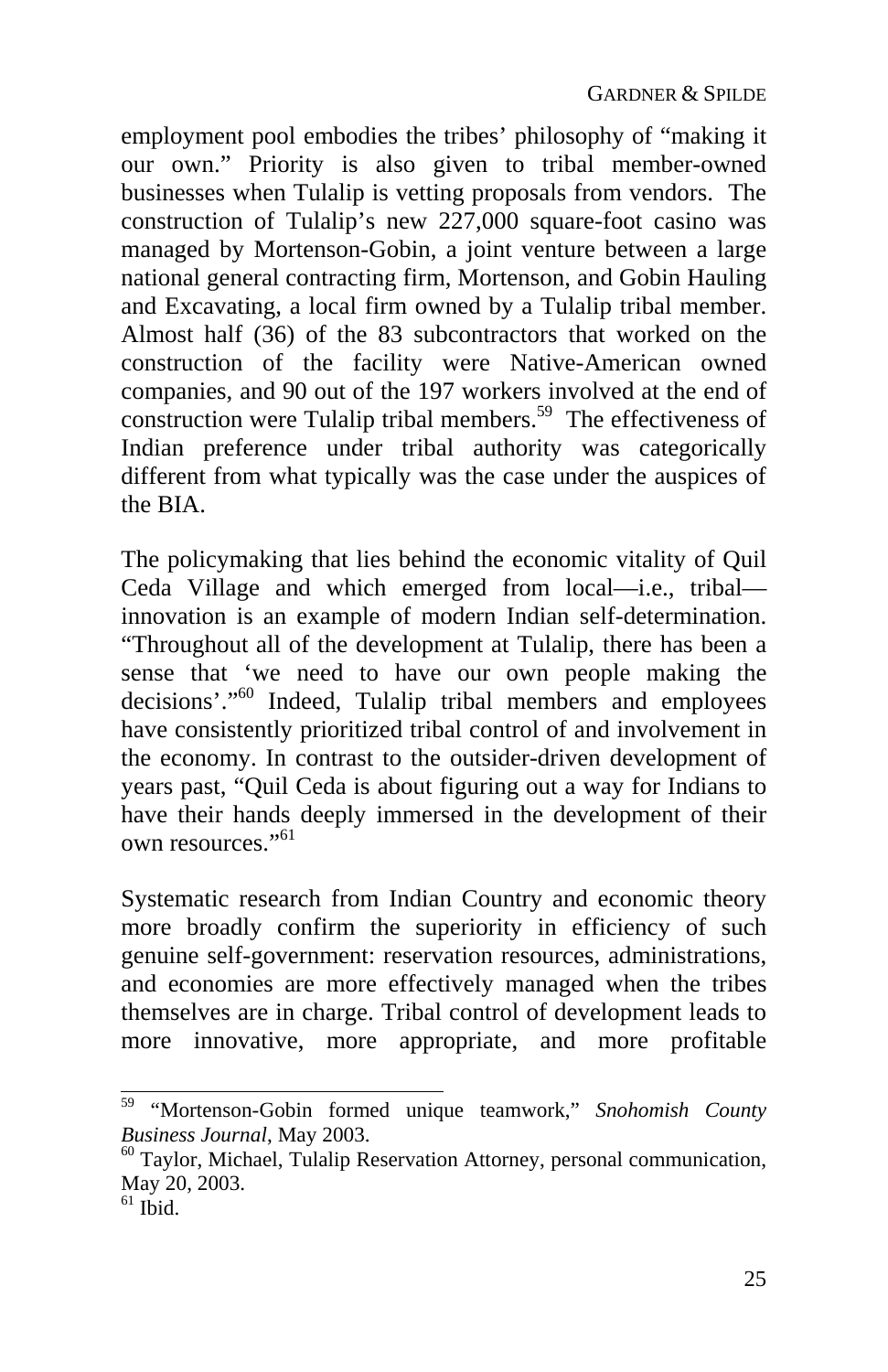management of those resources, in large measure because the stakes are higher for tribal managers than they are for federal managers.<sup>62</sup> Property rights regimes have garnered a great deal of attention from economists following Nobel laureate Ronald Coase's seminal 1960 article arguing that the assignment and clarity of rights matters for economic performance.<sup>63</sup> Empirical studies subsequent to Coase's article show that, while the most efficient property rights regime for a given resource depends upon individual circumstances, "private property rights, when economically feasible, yield substantial gains relative to other regimes."<sup>64</sup> Private property rights and owner-management have advantages in economic efficiency because the o[wn](#page-29-0)er has the greatest incentive, relative to a lease-holder, for investments into the long-term productivity of the resource.

Reinvestment at Tulalip is also a matter of community-building, not simply jobs and income. According to Mills, "We can build a synergistic economy and still fail to help the community."<sup>65</sup> For Tulalip, community building entails, in part, taking a strategic approach to reinvesting in human capital. All levels of education are a high priority, according to Dana Posey, Executive Director of Human Resources. A recent guest speaker at an annual graduation ceremony held by the Tribes was an American Indian doctor, who said he couldn't understand why anyone at Tulalip [would not] have a college degree. "If I could have a free education, I would do it."<sup>66</sup> In that vein, Tulalip offers a full

 $62$  See, e.g., Krepps, Matthew, "Can Tribes Manage Their Own Resources? The 638 Program and American Indian Forestry," in *What Can Tribes Do? Strategies and institutions in American Indian Economic Development*, Los Angeles: American Indian Studies Center, University of California, 1995, (181-203); and Jorgensen, Miriam R. "Bringing the Background Forward: Evidence From Indian Country on the Social and Cultural Determinants of Economic Development." Harvard University, 2000. 63 Coase, R.H. "The Problem of Social Cost," *Journal of Law and*

*Economics* 3 (1960), pp. 1-44<br><sup>64</sup> de Alessi, Louis, "Gains from Private Property: the Empirical Evidence,"

in Terry L. Anderson and F.S. McChesney, *Property Rights: Cooperation, Conflict and Law* (Princeton 2003), p. 90<br><sup>65</sup> Mills, T. Peter, personal communication, May 20, 2003.<br><sup>66</sup> Posey, Dana, personal communication, May 21, 2003.

<span id="page-29-0"></span>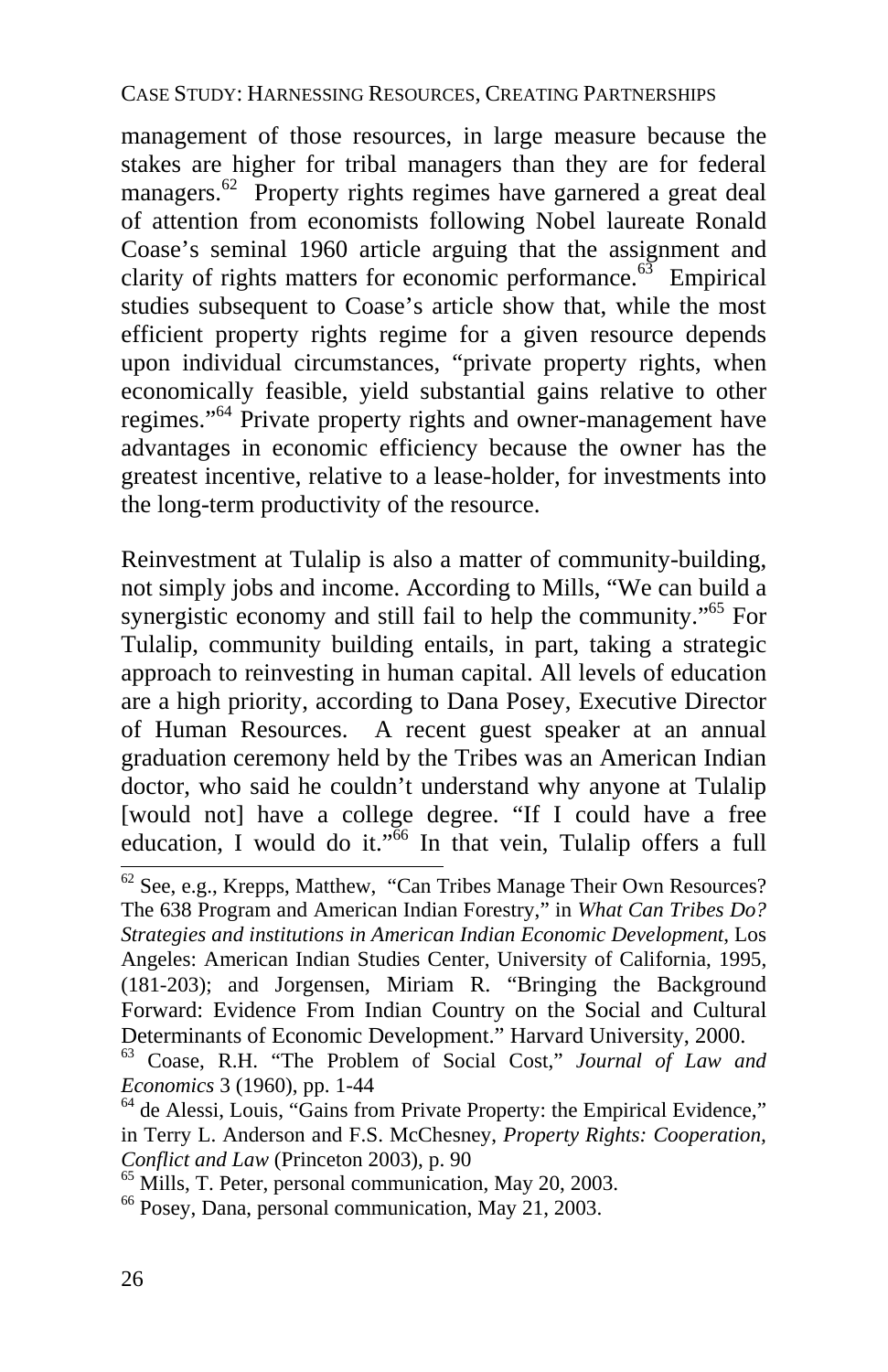scholarship for "any major school programs" for any tribal member wishing to enroll, be it trade sc[hoo](#page-30-0)l, graduate school or anything in between. The scholarship includes tuition, books, room and board and mileage expenses. According to Posey, the scholarship program has been one of the most beneficial impacts of gaming. $6$ 

Other investments in education by the Tulalip Tribes include the Tulalip Tribes Montessori Pre-School, Kindergarten and Elementary Program. This program, according to Posey, was developed with gaming revenue,<sup>68</sup> and is designed to provide

a multi-age pre-school, kindergarten and early elementary education program for children ages three through age nine. The Montessori approach encourages self-discipline and self-motivation toward academic achievement<sup>69</sup>

Tulalip also operates the Heritage School, a school in the local Marysville School District, the state's largest. The Heritage School is an optional school within the Marysville school system, meaning that students must opt to go there. It used to be "the alternative school," according to John McCoy.

In other words, you had to screw up in town and you got sent back to the Reservation to be educated there. Well, we found kids were deliberately screwing up…so they could get sent back home to the Reservation.<sup>70</sup>

In order to reverse this trend, Tulalip worked with the school district to designate it as an opt-in school. The school is in its

 $67$  Ibid.

<span id="page-30-0"></span>

 $^{68}$  Ibid.<br> $^{69}$  Tulalip Tribes Services Directory.

 $\frac{70}{10}$  McCoy, John, "Imposing Tribal Taxes: The Quil Ceda Village Model," presented at the "Symposium on the Economic Diversification of Gaming Revenues by American Indian Nations," Harvard Project on American Indian Economic Development, John F. Kennedy School of Government, Harvard University, Cambridge, MA, Jan. 7, 2003.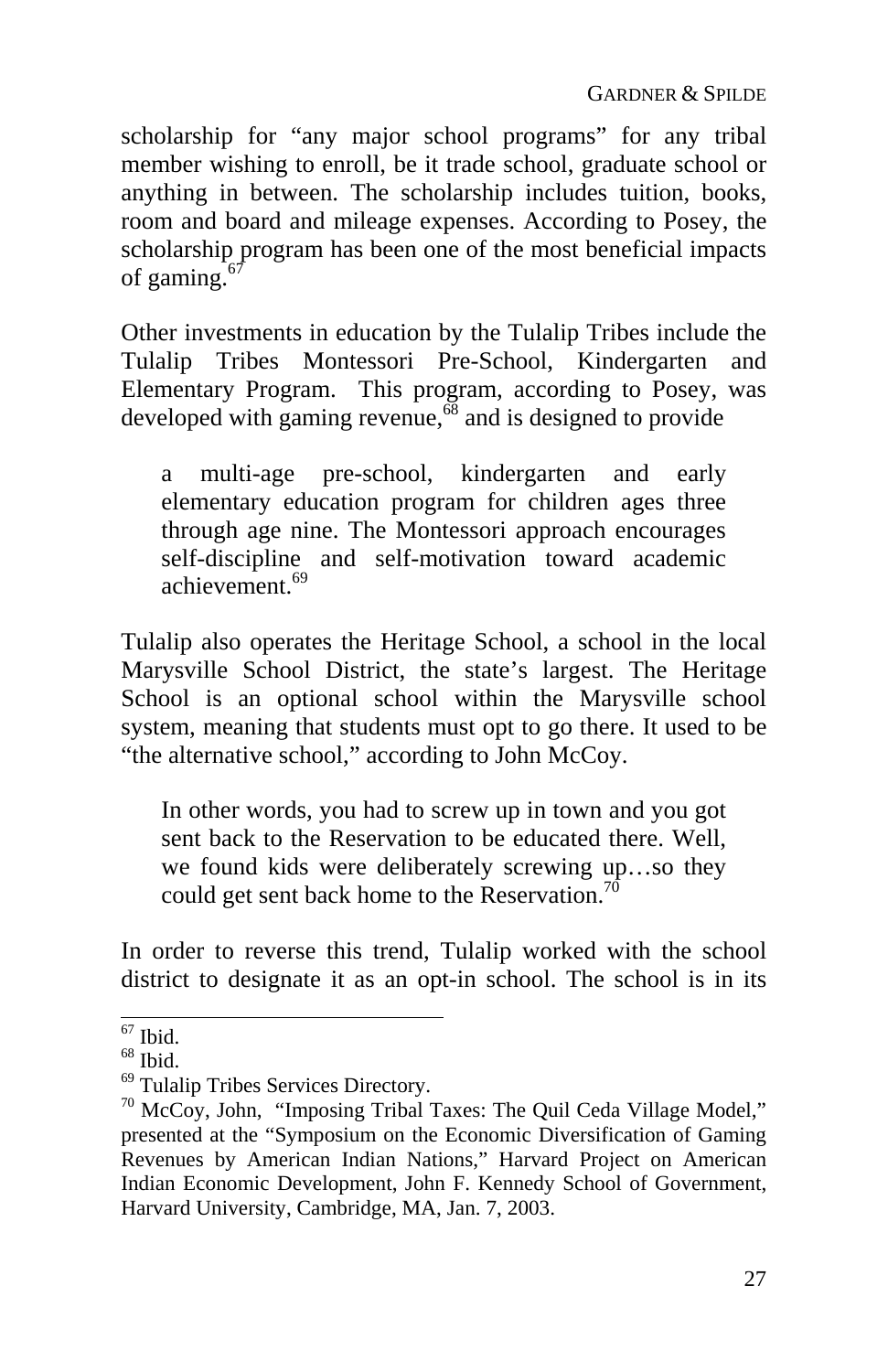third year and currently educates 115 students. In addition to the standard curriculum, the school offers *Lushootseed* language classes and courses on Tulalip history.<sup>71</sup>

Meanwhile, to the 100 or so seniors living on the Reservation, Tulalip now offers a host of servi[ces](#page-31-0) through the Tulalip Elders' Services Department. The Tulalip Senior Center, funded jointly by grants and gaming revenues, has a staff of six and is open five days per week. The Senior Center holds bingo nights twice a week, arts-and-crafts events once a week, two overnight trips per year to senior meetings on other reservations, and other events. Every Wednesday night, the seniors can play tribal [bin](#page-31-1)go for free, and the center also arranges trips to local fairs. The Department also owns four vans to transport seniors to the grocery store or to doctor's appointments, and employs a carpenter for seniors needing minor home repairs. The Tulalip tribal retirement home, fully licensed by the state, is open not only to tribal members but also to the general public. In operation for twelve years, it is now subsidized by casino revenues. 72 Among its many other social services, the Tribes' funeral program deserves specific mention. When a tribal member dies, Tulalip pays for all of that member's funeral expenses, including burial in the tribally-owned cemetery and the composition of a professional video honoring the deceased. The typical funeral costs anywhere from \$6,000 to \$10,000, and is attended by 300-500 people. $^{73}$ 

The rebuilding of Tulalip's community and economy has been characterized and strengthened by partnerships, particularly those forged in recent years. One example is Tulalip's partnership with the Boys & Girls Clubs of America. The Tulalip Boys & Girls Club opened in 1995. It was originally located at the Tulalip Elementary School, and a building constructed for the exclusive use of the Boys & Girls Club opened in 1997 across from the elementary school. The school's

 $\frac{1}{71}$  Ibid.

<span id="page-31-0"></span><sup>&</sup>lt;sup>72</sup> Carpenter, Virginia, personal communication, June 3, 2003. <sup>73</sup> Posey, Dana personal communication, May 21, 2003.

<span id="page-31-1"></span>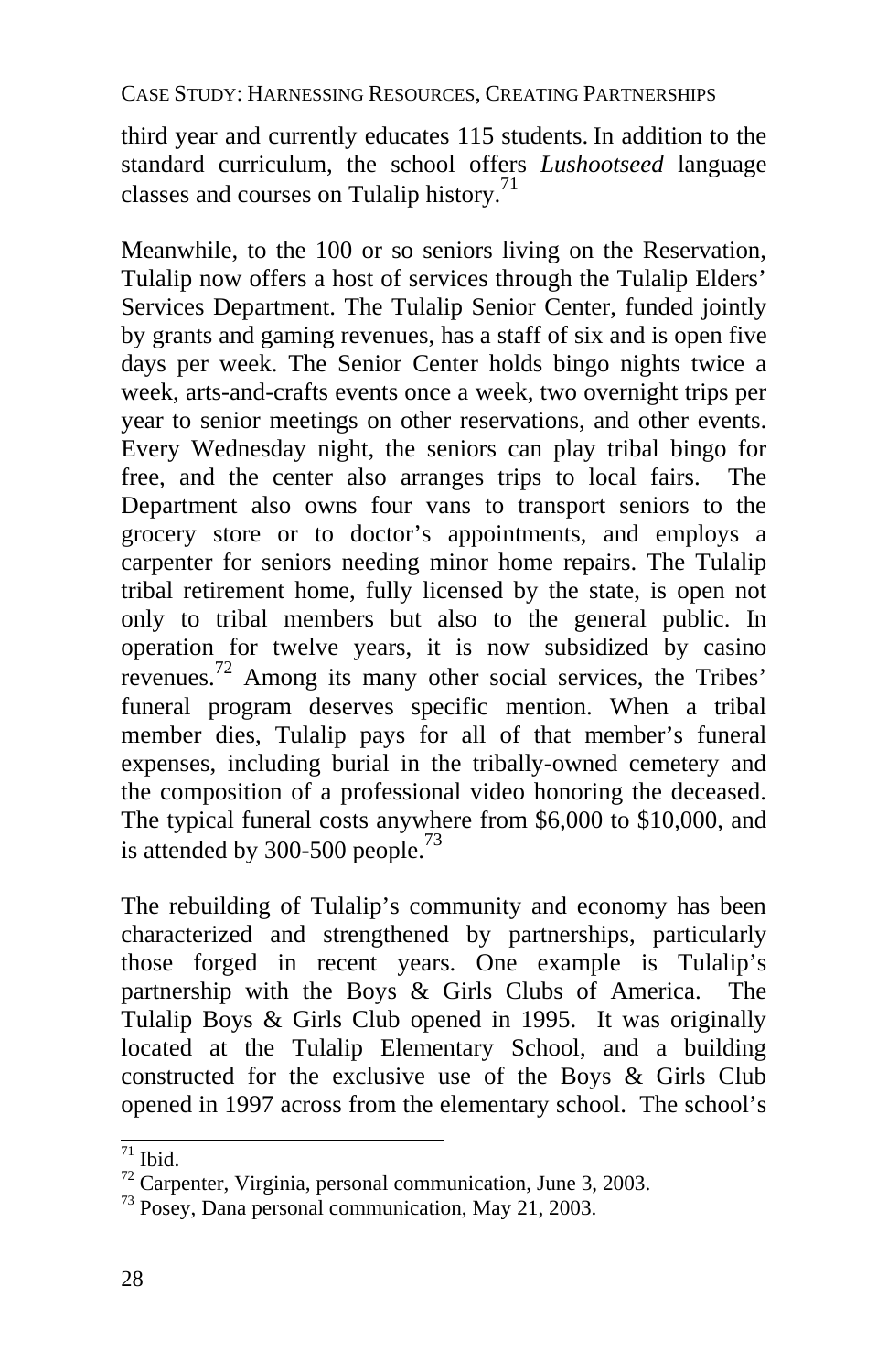students have access to the Club's facilities, such as the computer lab, during the day and after school. "The Tulalip Boys & Girls Club is the only club in the country that's 100% subsidized," said Tsoukalas. "Other clubs rely on an umbrella fund raised by the national Bo[ys &](#page-32-0) Girls Club organization." According to Tsoukalas, the Tulalip Club is also unusual in the number of full-time, salaried staff it employs—far more than most clubs  $^{74}$ 

The Tulalip Tribes have also partnered extensively with nearby universities, particularly under arrangements that allow tribal students to assist with the development and implementation of the Tribes' strategic projects under guidance from educators at the University of Washington and Everett Community College. One such initiative involves the University of Washington's Law School and its Tribal Court Criminal Defense Clinic. The Clinic provides legal representation for low-income Tulalip tribal members who have been charged in tribal court with criminal offenses.75 The Clinic is staffed by eight law school students who are assigned cases from January through June.<sup>76</sup>

Tulalip has also partnered with Everett Community College and the University of Washington-Bothell to update technological capabilities on the Reservation. The Tulalip Data Services (TDS) project was developed in 1994 to conduct a needs assessment for the reservation, which at the time was equipped with only six desktop computers for use by the tribal government.<sup>77</sup> Project manager John McCoy, together with Charlie Earl of Everett Community College and William Erdly of the University of Washington-Bothell, handpicked students with "both technical and people skills" and turned the needs-assessment project into a

 $74$  Ibid.

<span id="page-32-0"></span> $75$  To be considered "low-income," a defendant must have a household income below \$32,200.<br><sup>76</sup> University of Washington Tribal Court Criminal Defense Clinic July

<sup>2002-</sup>April 2003 Report; Robert Anderson, personal communication, May 21, 2003.

 $77$  McCoy, John, personal communication, May 20, 2003.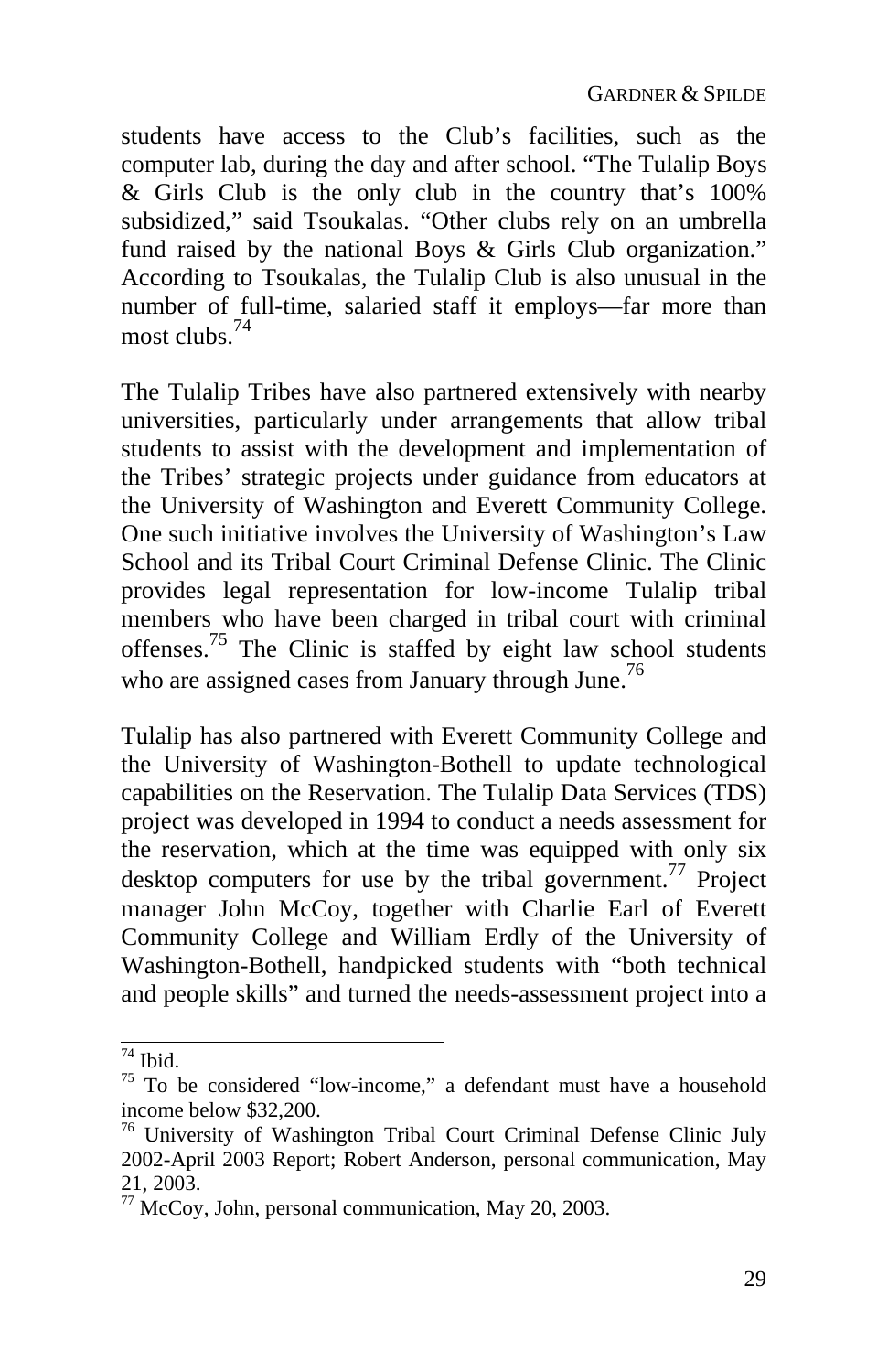for-credit internship.<sup>78</sup> The team then conducted a comprehensive assessment of the Tulalip Reservation's technology needs, a process that included everything from measuring buildings on the Reservation that had been built without blueprints to conceptualizing some of the "most advanced technology out there". "It was very exciting," said Erdly, who had previously worked at a Seattle "dot com" shortly before the Tulalip Data Services project began. "I went from a high-rise in downtown Seattle to a double-wide in the middle of the Reservation, and both places had the same atmosphere, and we were using similar if not more advanced technology."<sup>79</sup>

Once the needs assessment was completed, the Tulalip Tribes relied upon the students to implement the policies they had recommended. Each student working on the ongoing project updates a particular technological component, structuring it as a semester-long project. The students are assisted by Tulalip's Information technology staff, which consists of a number of University of Washington-Bothell graduates who worked with Tulalip Data Services prior to their graduation. At the conclusion of their projects, they give presentations to Erdly and other Tulalip representatives.

These partnerships advance two strategies. First, they provide access to innovation in specialized areas at less cost than through consultants or other private-sector sources. As Erdly observed, the academic institutions "have a workforce available that can work for credits instead of a salary.<sup>80</sup> In this symbiotic relationship, the students receive both academic credit and realworld work experience, while Tulalip can afford to deploy a larger team than would otherwise be the case to upgrade its systems faster. Second, the partnerships are consistent with the Tribe's dedication to education. The mentoring environment inherent in this practical approach to post-secondary education means tribal members obtain the on-the-job skills necessary to

 $\frac{78}{79}$  William Erdly, Ph.D., personal communication, May 23, 2003.

 $80$  Ibid.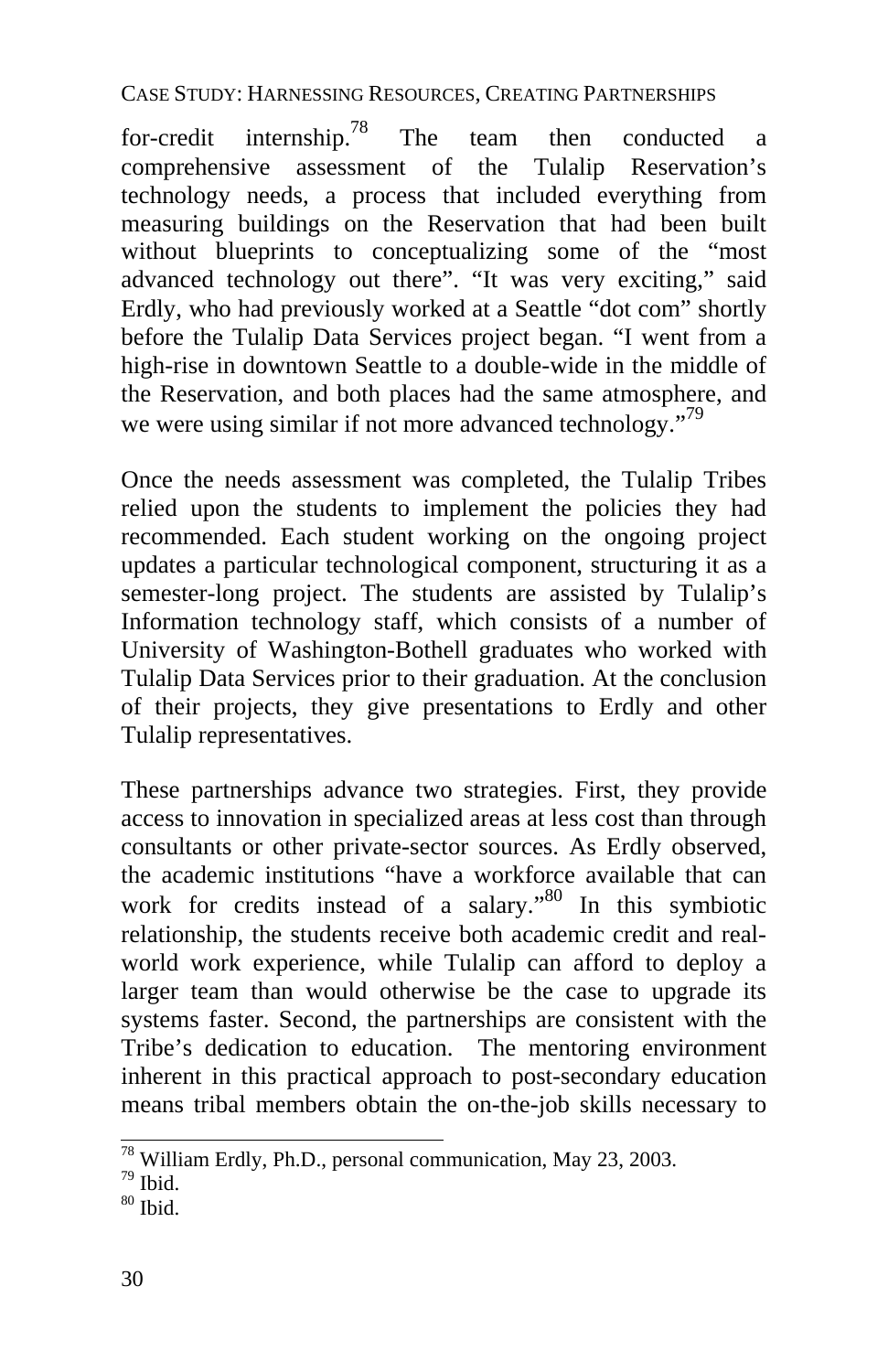support such programs in the future. Already, a number of the full-time employees working in TDS are tribal members.<sup>81</sup>

## **CONCLUSION**

Development and the cultural, economic, and organizational transformation that accompany it are often slow processes, yet Tulalip is already undergoing dramatic changes. A community that was once marginalized and relatively closed to the outside world now welcomes outsiders of all types into its midst. Tribal members who once suffered the effects of long-lasting poverty and unemployment now have not only job opportunities but career opportunities. Children who once barely dreamed of going to college can now make that dream a reality and come back to the tribe to work.

Of course, with economic success comes rising public scrutiny. The generally higher profile of the Tulalip government and the plainly visible and widely known success of its gaming facilities and Quil Ceda Village have made it a target of media inquiry (and even hostility) and state demands for revenue. And yet Tulalip's recent accomplishments have contributed to an increasingly positive outlook for Tulalip among tribal members and an increasingly positive image in the minds of outsiders. When Mike Taylor first arrived at the Reservation over a decade ago, he did what he had done at previous reservations and set up a reservation attorney's office.

When I first put the sign on my door, people were insulted by the name 'Reservation Attorney's Office.' At that time, being from the Reservation was considered a bad thing. The Reservation had a bad connotation.<sup>82</sup>

Now, that perception is changing—the Reservation is an engine of social change and regional economic vitality.

 $81$  Ibid.

<sup>&</sup>lt;sup>82</sup> Taylor, Michael, personal communication, May 20, 2003.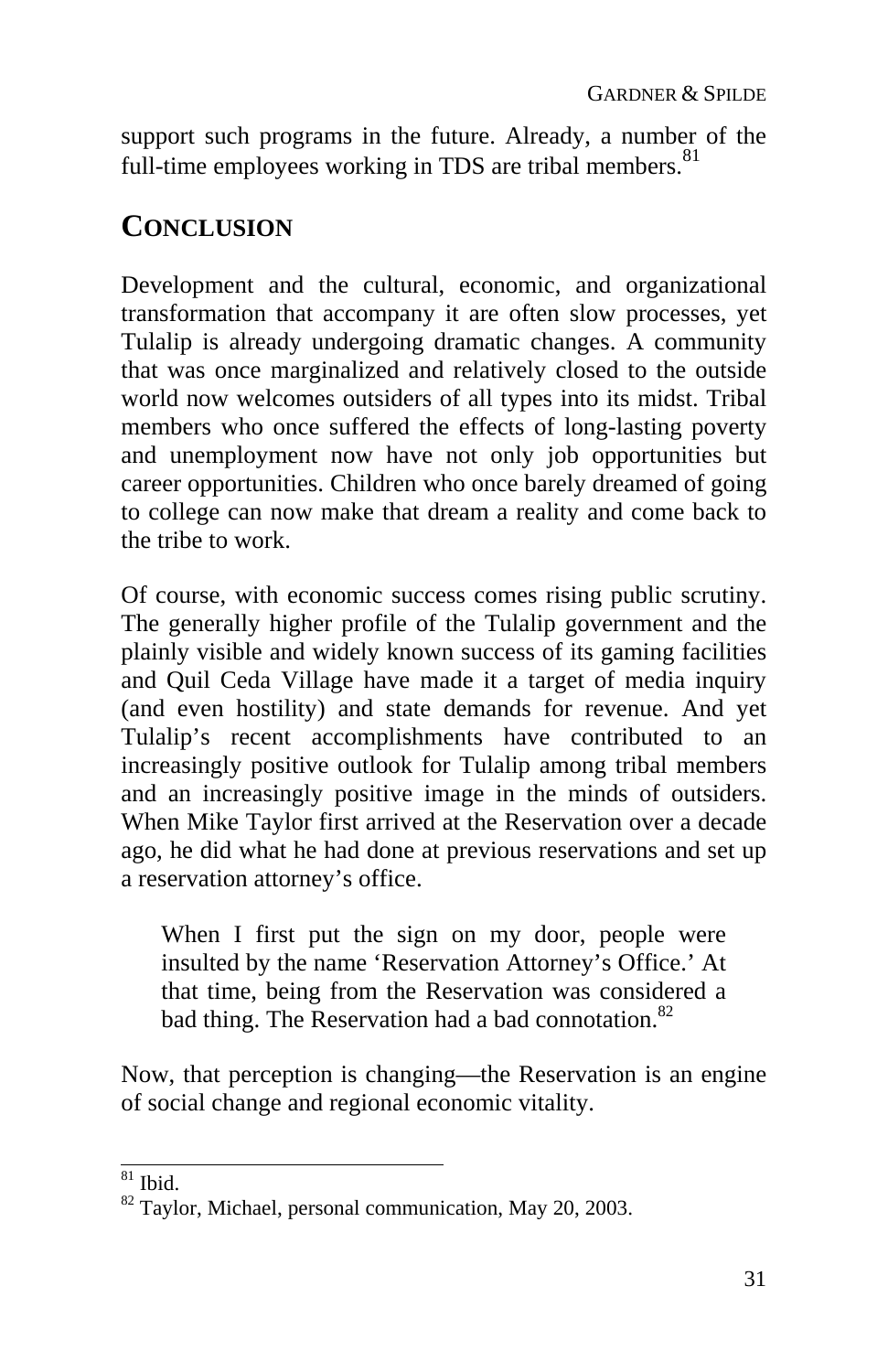This is not the first time the members of the Tulalip Tribes have undergone significant social and cultural change. Like most tribes across the country, the tribes composing the group now known as the Tulalip Tribes have faced difficult challenges and a great deal of social change over the course of their history. The Treaty of Point Elliott consolidated several unrelated tribes onto one reservation, forcing them to create one community out of many. Encroaching development and shifting federal policies made the maintenance of traditional ways of life extremely difficult. Habitat changes and over-harvesting caused declines in the salmon population that forced Tulalip to look to other sources of revenue and employment for tribal members.

Of the many investments and adaptations that the Tulalip Tribes have made recently, the two most prominent—partnerships and education—are cementing the foundation for Tulalip's continued success. The multiple partnerships Tulalip has formed have created a strong bloc of support for the Tribes. Before encroachment into their territory, the Tulalip Tribes were able to freely form partnerships and interact economically with their neighbors—trade and intergovernmental coordination were key features of life then. Today, the Tulalip Tribes are once again forming alliances as a sovereign government. These alliances benefit the Tribes by enabling them to harness their unique cultural and natural resources and to take advantage of new innovations. They also create an interdependency whereby Tulalip's neighboring communities have a vested interest in its future success. Likewise, as the Tribes invest in education, they are investing in a resource that will continue to yield dividends to the community: their members' human capital. Both partnerships and education should go far toward ensuring that the positive changes of the past years are not reversed and that tribally-driven socioeconomic change will continue to benefit Tulalip tribal members into the future.